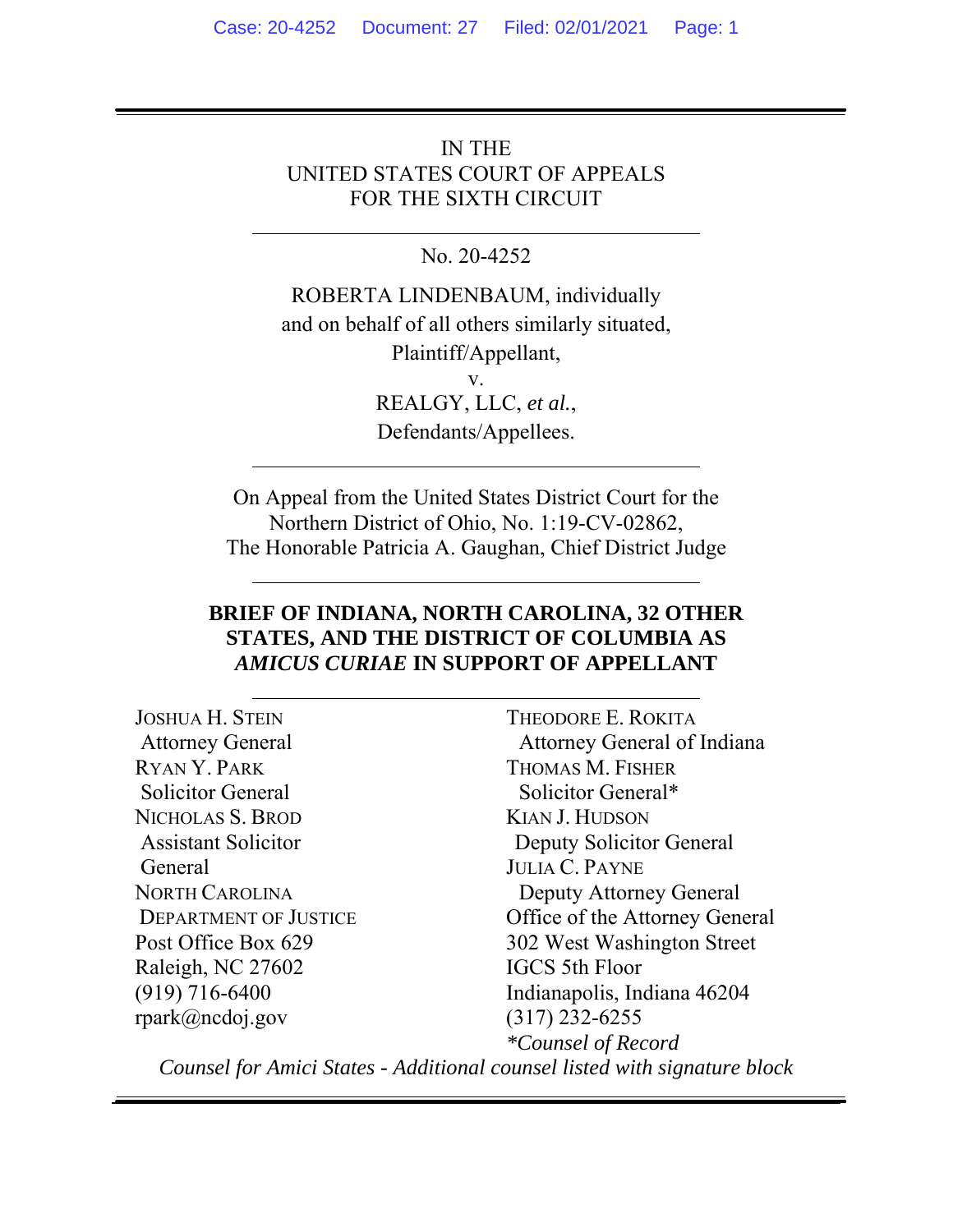## **TABLE OF CONTENTS**

|                 | STATEMENT OF INTEREST AND SUMMARY OF THE ARGUMENT  1                                                                 |  |
|-----------------|----------------------------------------------------------------------------------------------------------------------|--|
|                 |                                                                                                                      |  |
| $\mathbf{I}$ .  | The District Court's Decision Contravenes the Supreme Court's                                                        |  |
| II.             | The Decision Below Conflicts with Fundamental Principles of                                                          |  |
| A.              | Severability is an issue of statutory interpretation that applies                                                    |  |
| <b>B.</b>       | As an act of statutory interpretation, the Supreme Court's<br>severability decision in AAPC applies retroactively 15 |  |
| $\mathcal{C}$ . | The district court's contrary analysis is unpersuasive18                                                             |  |
|                 |                                                                                                                      |  |
|                 |                                                                                                                      |  |
|                 |                                                                                                                      |  |
|                 |                                                                                                                      |  |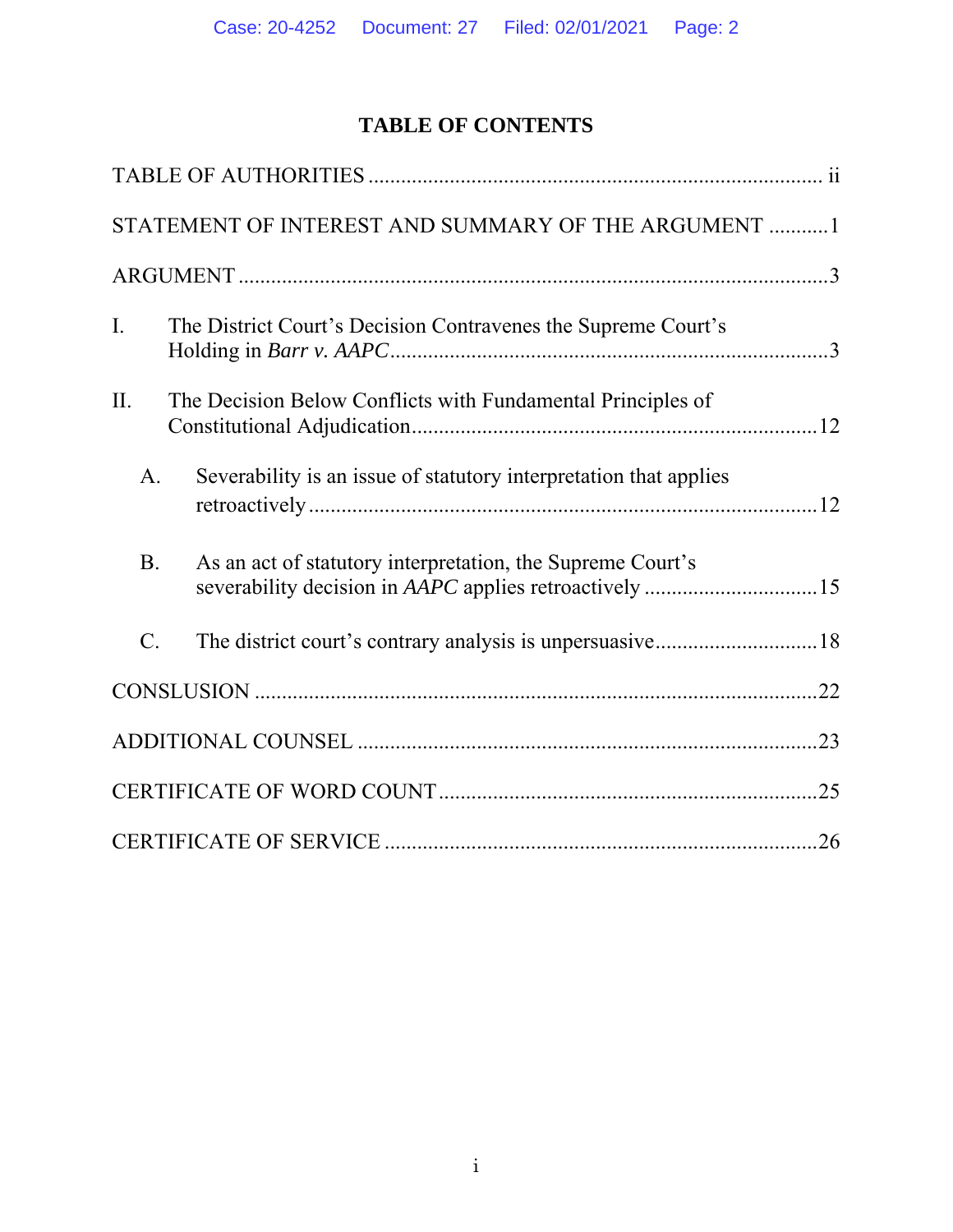# **TABLE OF AUTHORITIES**

### **CASES**

| Abramson v. Fed. Ins. Co.,                                                                     |
|------------------------------------------------------------------------------------------------|
| Abramson v. Federal Ins. Co.,<br>No. 8:19-CV-2523, 2020 WL 7318953 (M.D. Fla. Dec. 11, 2020)18 |
| Alaska Airlines, Inc. v. Brock,                                                                |
| American Ass'n of Pol. Consultants, Inc. v. FCC,                                               |
| American Ass'n of Pol. Consultants v. Sessions,                                                |
| Amoco Oil Co. v. United States,                                                                |
| Arthrex, Inc. v. Smith & Nephew, Inc.,                                                         |
| Ayotte v. Planned Parenthood of N. New Eng.,                                                   |
| Barr v. American Ass'n of Political Consultants, Inc.,                                         |
| Broadrick v. Oklahoma,                                                                         |
| Buchanan v. Sullivan,                                                                          |
| Burton v. Fundmerica, Inc.,<br>No. 8:19-CV-119, 2020 WL 4504303 (D. Neb. Aug. 5, 2020)17       |
| Dorchy v. Kansas,                                                                              |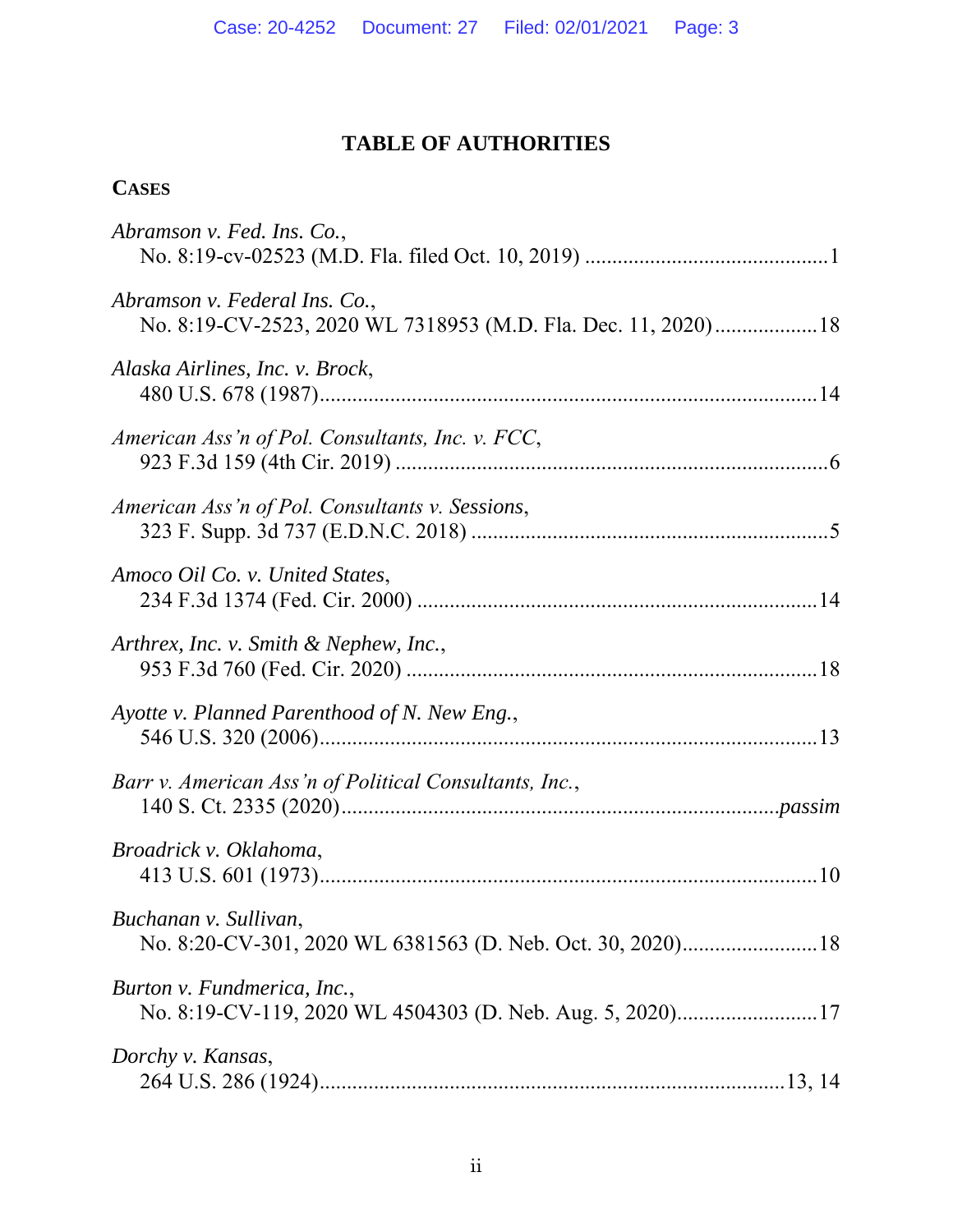# **CASES [CONT'D]**

| Duguid v. Facebook, Inc.,                                                                           |
|-----------------------------------------------------------------------------------------------------|
| Eberle v. Michigan,                                                                                 |
| Free Enter. Fund v. Public Co. Accounting Oversight Bd.,                                            |
| <b>Frost v. Corporation Commission.</b>                                                             |
| Gregg v. Georgia,                                                                                   |
| Harper v. Virginia Dep't of Taxation,                                                               |
| Hussain v. Sullivan Buick-Cadillac-GMC Truck, Inc.,                                                 |
| James B. Beam Distilling Co. v. Georgia,                                                            |
| Komaiko v. Baker Techs., Inc.,<br>No. 19-CV-03795, 2020 WL 5104041 (N.D. Cal. Aug. 11, 2020)18      |
| Lacy v. Comcast Cable Commc'ns,<br>LLC, No. 3:19-CV-05007, 2020 WL 4698646 (W.D. Wash. Aug.         |
| Lester v. United States,                                                                            |
| Lindenbaum v. Realgy, LLC,<br>No. 1:19-cv-2862, 2020 WL 6361915 (N.D. Ohio Oct. 29, 2020) 7, 18, 20 |
| Loeb v. Columbia Twp. Trs.,                                                                         |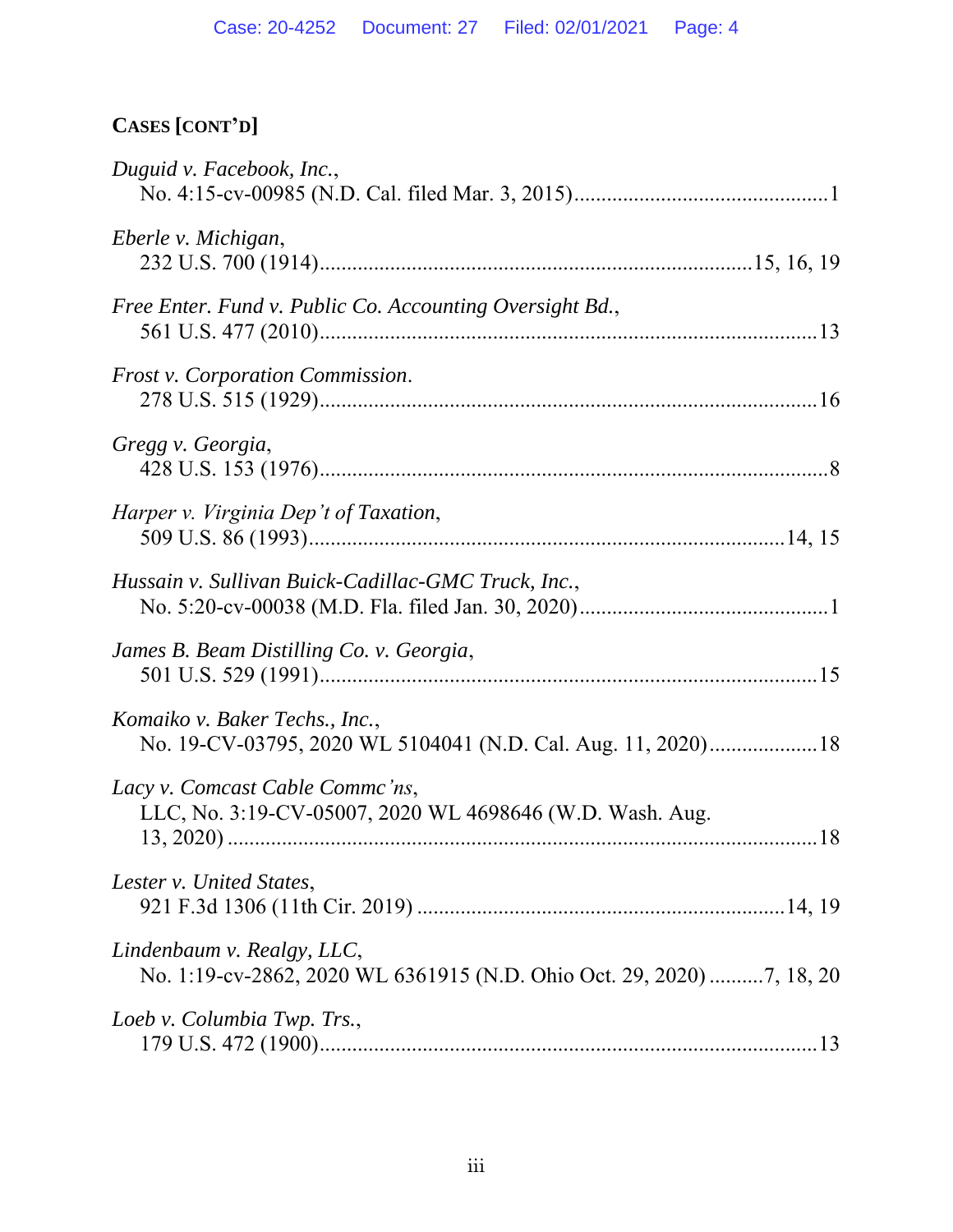# **CASES [CONT'D]**

| Marbury v. Madison,                                                                                      |
|----------------------------------------------------------------------------------------------------------|
| Marks v. United States,                                                                                  |
| McCurley v. Royal Sea Cruises, Inc.,                                                                     |
| Murphy v. Nat'l Collegiate Athletic Ass'n,                                                               |
| Nat'l Endowment for the Arts v. Finley,                                                                  |
| New York v. United States,                                                                               |
| Rieker, v. National Car Cure, LLC,                                                                       |
| Rivers v. Roadway Exp., Inc.,                                                                            |
| Rogers v. Interstate Nat'l Dealer Servs. Inc.,<br>No. 1:20 CV 00554, 2020 WL 4582689 (N.D. Ohio Aug. 10, |
| Schick v. Caliber Home Loans, Inc.,<br>No. 20-CV-00617-VC, 2020 WL 4013224 (N.D. Cal. July 16,           |
| Schmidt v. AmerAssist A/R Sols. Inc.,                                                                    |
| Seila Law LLC v. Consumer Fin. Prot. Bureau,                                                             |
| Shen v. Tricolor California Auto Grp., LLC,                                                              |
|                                                                                                          |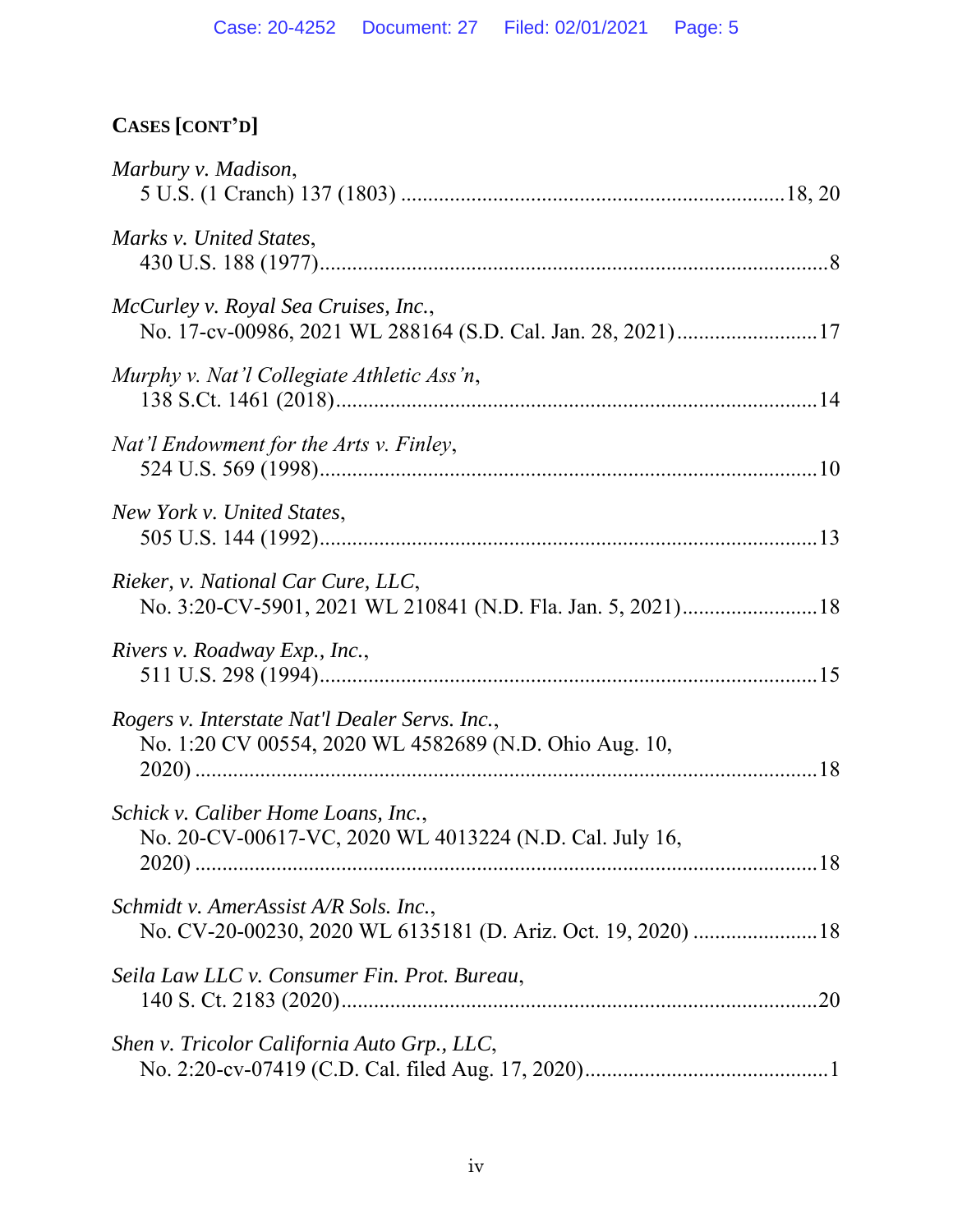# **CASES [CONT'D]**

| Shen v. Tricolor California Auto Grp.,<br>LLC, No. CV 20-7419, 2020 WL 7705888 (C.D. Cal. Dec. 17, |  |
|----------------------------------------------------------------------------------------------------|--|
| <i>Shields v. Dick,</i><br>No. 3:20-CV-00018, 2020 WL 5522991 (S.D. Tex. July 9, 2020)18           |  |
| Ex parte Siebold,                                                                                  |  |
| Stoutt v. Travis Credit Union,<br>No. 2:20-CV01280, 2021 WL 99636 (E.D. Cal. Jan. 12, 2021) 17     |  |
| Texas v. Rising Eagle Cap. Group, LLC,                                                             |  |
| Toney v. Advantage Chrysler-Dodge-Jeep, Inc.,                                                      |  |
| Trujillo v. Free Energy Savings Co., LLC,                                                          |  |
| Trujillo v. Free Energy Savings Co.,<br>No. 5:19-cv-02072-MCS-SP, 2020 WL 8184336 (C.D. Cal. Dec.  |  |
| United States v. Cundiff,                                                                          |  |
| United States v. Jackson,                                                                          |  |
| <b>STATUTES</b>                                                                                    |  |
|                                                                                                    |  |
|                                                                                                    |  |
|                                                                                                    |  |
|                                                                                                    |  |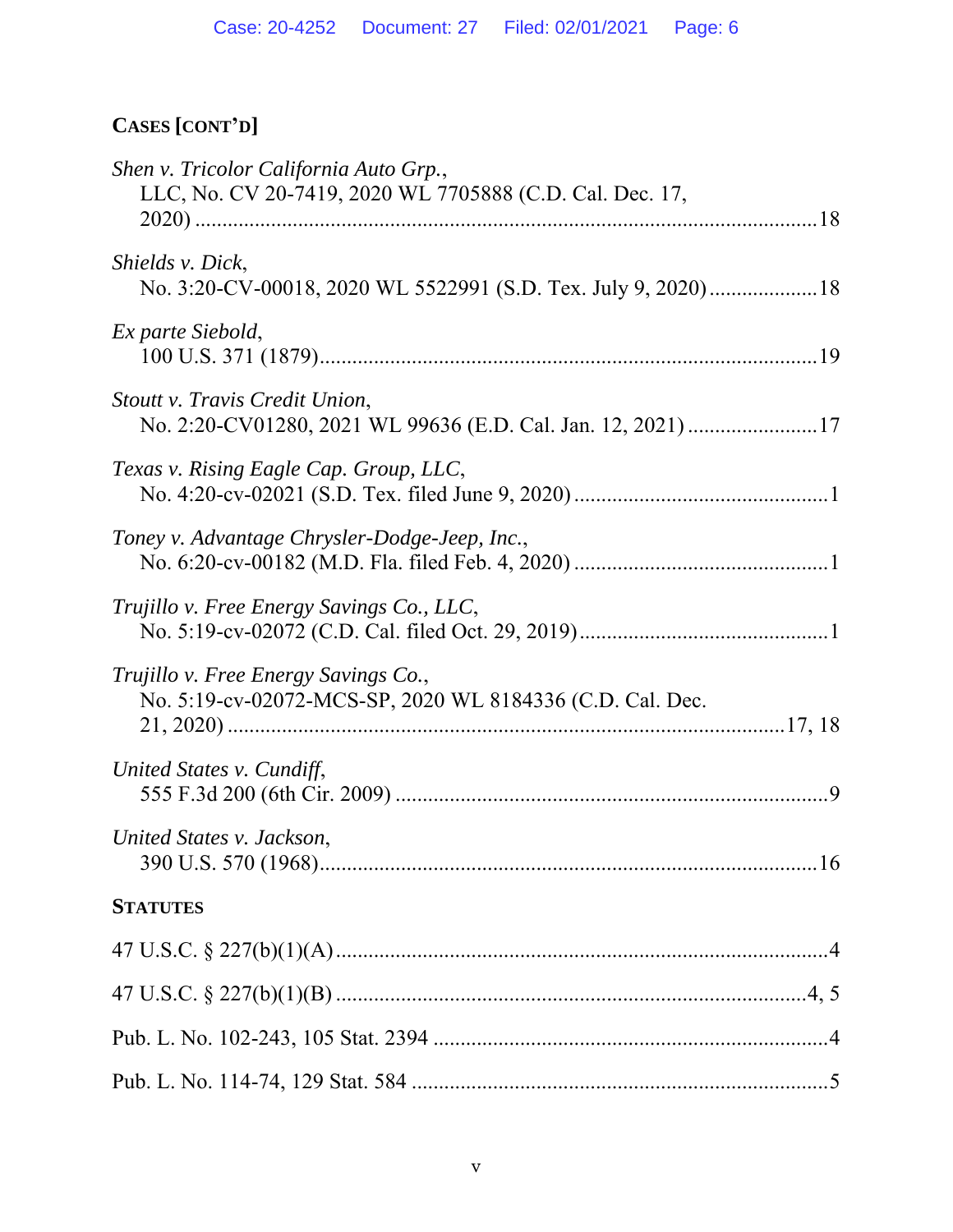## **OTHER AUTHORITIES**

| Comment from the State Attorneys General Supporting Enactment of<br>the Telephone Robocall Abuse Criminal Enforcement and<br>Deterrence ("TRACED") Act 1 (Mar. 5, 2019),<br>https://1li23g1as25g1r8so11ozniw-wpengine.netdna-ssl.com/wp-<br>content/uploads/2020/10/NAAG-TRACED-Act-Letter-Final.pdf3 |  |
|-------------------------------------------------------------------------------------------------------------------------------------------------------------------------------------------------------------------------------------------------------------------------------------------------------|--|
| Fed. Trade Comm'n, <i>Enforcement of the Do Not Call Registry</i> , https://<br>www.ftc.gov/news-events/media-resources/do-not-call-registry/                                                                                                                                                         |  |
| John Harrison, Severability, Remedies, and Constitutional                                                                                                                                                                                                                                             |  |
| Kim Fai Kok, Phone Scams Cause Americans To Lose \$10.5 Billion<br>In Last 12 Months, Truecaller (Apr. 17, 2019),                                                                                                                                                                                     |  |
| Office of Mgmt. & Budget (OMB), Exec. Office of the President,<br>Fiscal Year 2016: Analytical Perspectives of the U.S. Government                                                                                                                                                                    |  |
| Respondents' Br. 39, Barr v. American Ass'n of Pol. Consultants,                                                                                                                                                                                                                                      |  |
| Petitioners' Reply 23–24, Barr v. American Ass'n of Pol. Consultants,                                                                                                                                                                                                                                 |  |
| Realgy, LLC's Reply in Supp. of Mot. to Dismiss Am. Compl. at 6,<br>ECF No. 24, Lindenbaum v. Realgy, LLC, No. 1:19-cv-2862, 2020                                                                                                                                                                     |  |
| S. Rep. No. 102-178, at 4 (1991), reprinted in 1991 U.S.C.C.A.N.                                                                                                                                                                                                                                      |  |
| YouMail Robocall Index, January 2020 Nationwide Robocall Data,                                                                                                                                                                                                                                        |  |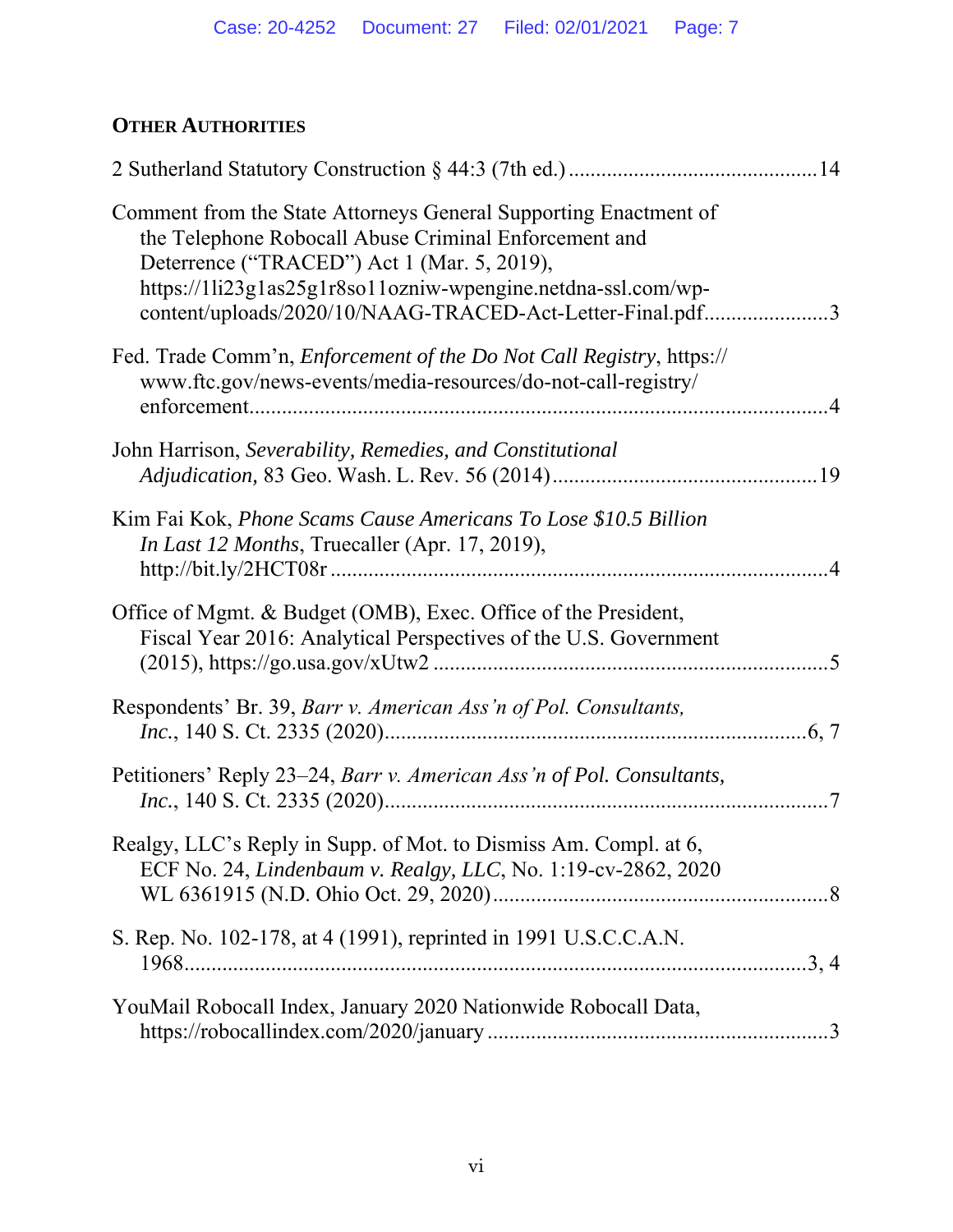#### **STATEMENT OF INTEREST AND SUMMARY OF THE ARGUMENT**

<span id="page-7-4"></span>The States of Indiana, North Carolina, Alaska, Arizona, Arkansas, California, Connecticut, Delaware, Hawaii, Illinois, Iowa, Kansas, Maine, Maryland, Massachusetts, Michigan, Minnesota, Nebraska, Nevada, New Jersey, New Mexico, New York, North Dakota, Ohio, Oklahoma, Oregon, Pennsylvania, Rhode Island, South Dakota, Tennessee, Utah, Vermont, Virginia, and Washington and the District of Columbia submit this brief as *amici curiae* in support of the appellant. Amici States have enforcement authority under the Telephone Consumer Protection Act (TCPA), and there are several ongoing enforcement actions that could be interrupted if this Court upholds the district court's decision in this case. *See Texas v. Rising Eagle Cap. Group, LLC*, No. 4:20-cv-02021 (S.D. Tex. filed June 9, 2020); *Trujillo v. Free Energy Savings Co., LLC*, No. 5:19-cv-02072 (C.D. Cal. filed Oct. 29, 2019); *Duguid v. Facebook, Inc.*, No. 4:15-cv-00985 (N.D. Cal. filed Mar. 3, 2015); *Abramson v. Fed. Ins. Co.*, No. 8:19-cv-02523 (M.D. Fla. filed Oct. 10, 2019); *Hussain v. Sullivan Buick-Cadillac-GMC Truck, Inc.*, No. 5:20-cv-00038 (M.D. Fla. filed Jan. 30, 2020); *Toney v. Advantage Chrysler-Dodge-Jeep, Inc.*, No. 6:20-cv-00182 (M.D. Fla. filed Feb. 4, 2020); *Shen v. Tricolor California Auto Grp., LLC*, No. 2:20 cv-07419 (C.D. Cal. filed Aug. 17, 2020).

<span id="page-7-6"></span><span id="page-7-5"></span><span id="page-7-3"></span><span id="page-7-2"></span><span id="page-7-1"></span><span id="page-7-0"></span>Amici States therefore have a robust law-enforcement interest in ensuring that the TCPA remains enforceable against robocall violations that occurred between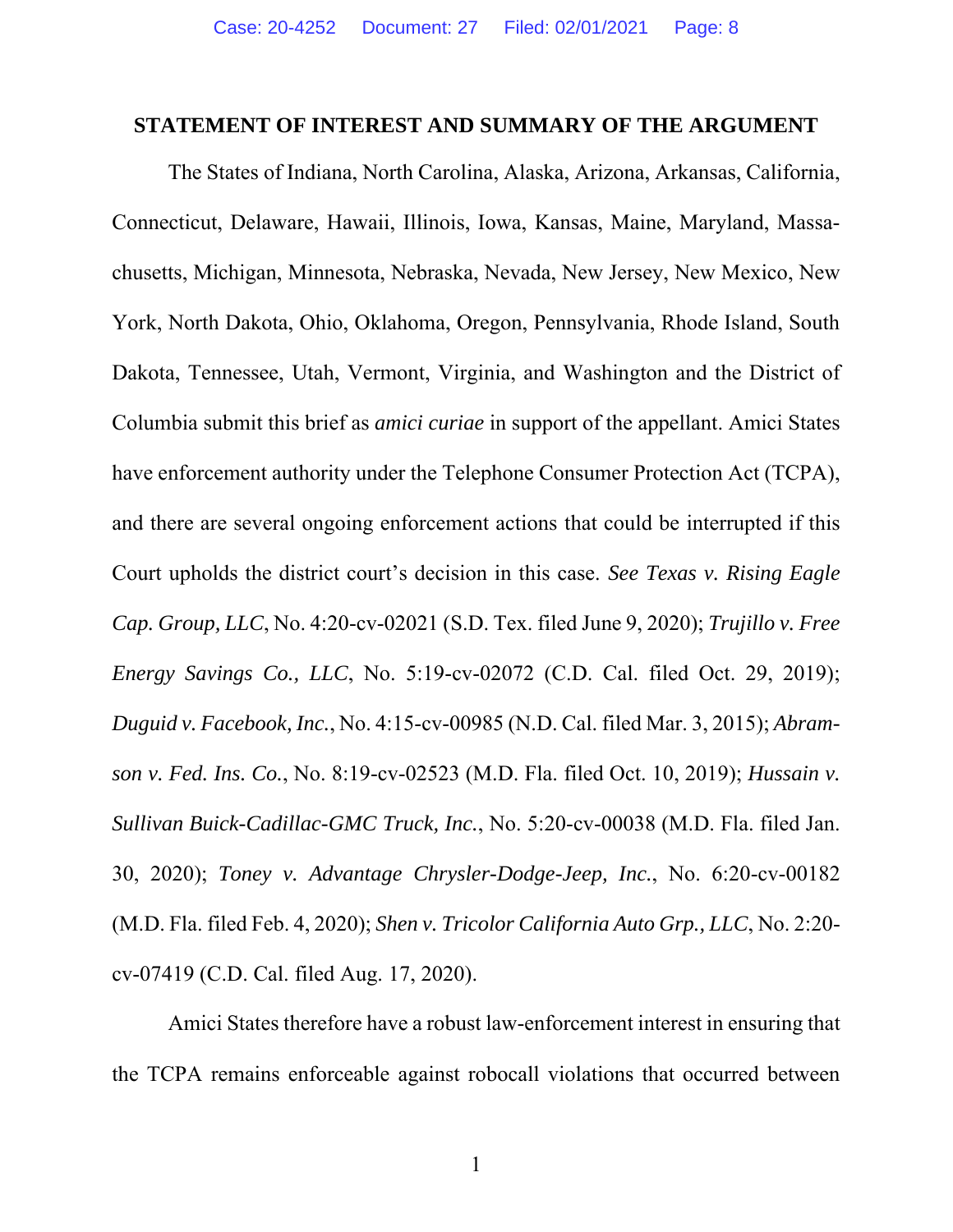<span id="page-8-0"></span>November 2, 2015, when the president signed into law the unconstitutional government debt exception and July 6, 2020, when the Court, in *Barr v. American Ass'n of Political Consultants, Inc.*, 140 S. Ct. 2335 (2020), invalidated that exception and severed it from the remainder of the robocall ban.

The district court's decision, which holds that the TCPA was unenforceable during that period, directly conflicts with the Supreme Court's holding in *Barr*. The plurality decision specifically states that, aside from the government debt exception, the TCPA remained enforceable during that time, and the various concurrences say nothing to contradict that position. Thus, the plurality's direction that the remainder of the statute may be enforced is the narrowest common ground in *Barr* and is, therefore, binding on this Court.

More broadly, by severing the government debt exception, the Supreme Court did not change the meaning of the TCPA either retroactively or going forward. Realgy has not cited a single case in which the Supreme Court or this Court has refused to apply a constitutional portion of a statute to conduct that predated a Supreme Court decision declaring another portion of the statute unconstitutional and severable. Moreover, courts have frequently applied statutes to conduct occurring between enactment of an unconstitutional statutory provision and a court decision severing the unconstitutional provision. Accordingly, when the Court severed the unlawful provision of the TCPA, its severability holding was retroactive.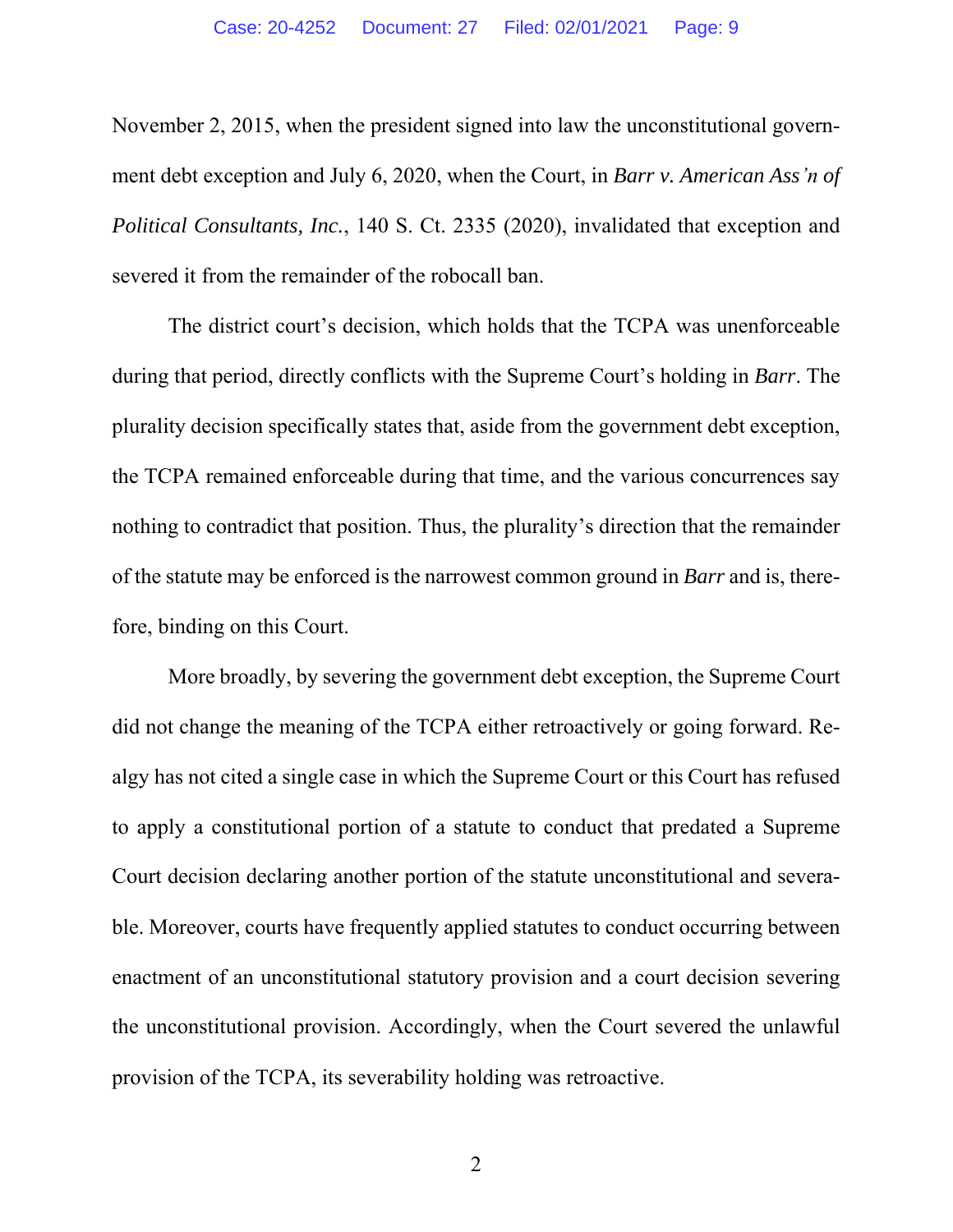For these reasons, Amici urge this Court to reverse the decision of the district court and confirm that the TCPA, minus the government debt exception, applied in full force during the years of 2015 through 2020.

#### <span id="page-9-0"></span>**ARGUMENT**

#### **I. The District Court's Decision Contravenes the Supreme Court's Holding in** *Barr v. AAPC*

For decades, the States and the federal government have sought to protect consumers from unwanted robocalls—automated telephone calls that deliver a prerecorded message. These calls invade consumer privacy with harassing messages that come at all hours, day and night. Indeed, robocalls are the most common source of consumer complaints at many state attorney general offices. Comment from the State Attorneys General Supporting Enactment of the Telephone Robocall Abuse Criminal Enforcement and Deterrence ("TRACED") Act 1 (Mar. 5, 2019), https://1li23g1as25g1r8so11ozniw-wpengine.netdna-ssl.com/wp-content/uploads/ 2020/10/NAAG-TRACED-Act-Letter-Final.pdf.

<span id="page-9-2"></span><span id="page-9-1"></span>In January 2020 alone, Americans received more than 4.7 billion robocalls. YouMail Robocall Index, January 2020 Nationwide Robocall Data, https://robocallindex.com/2020/january. And technological advances have helped robocalls proliferate. Robocalls inflict "more of a nuisance and a greater invasion of privacy than calls placed by 'live' persons." S. Rep. No. 102-178, at 4 (1991), reprinted in 1991 U.S.C.C.A.N. 1968, 1972. They are notoriously cheap, which allows telemarketers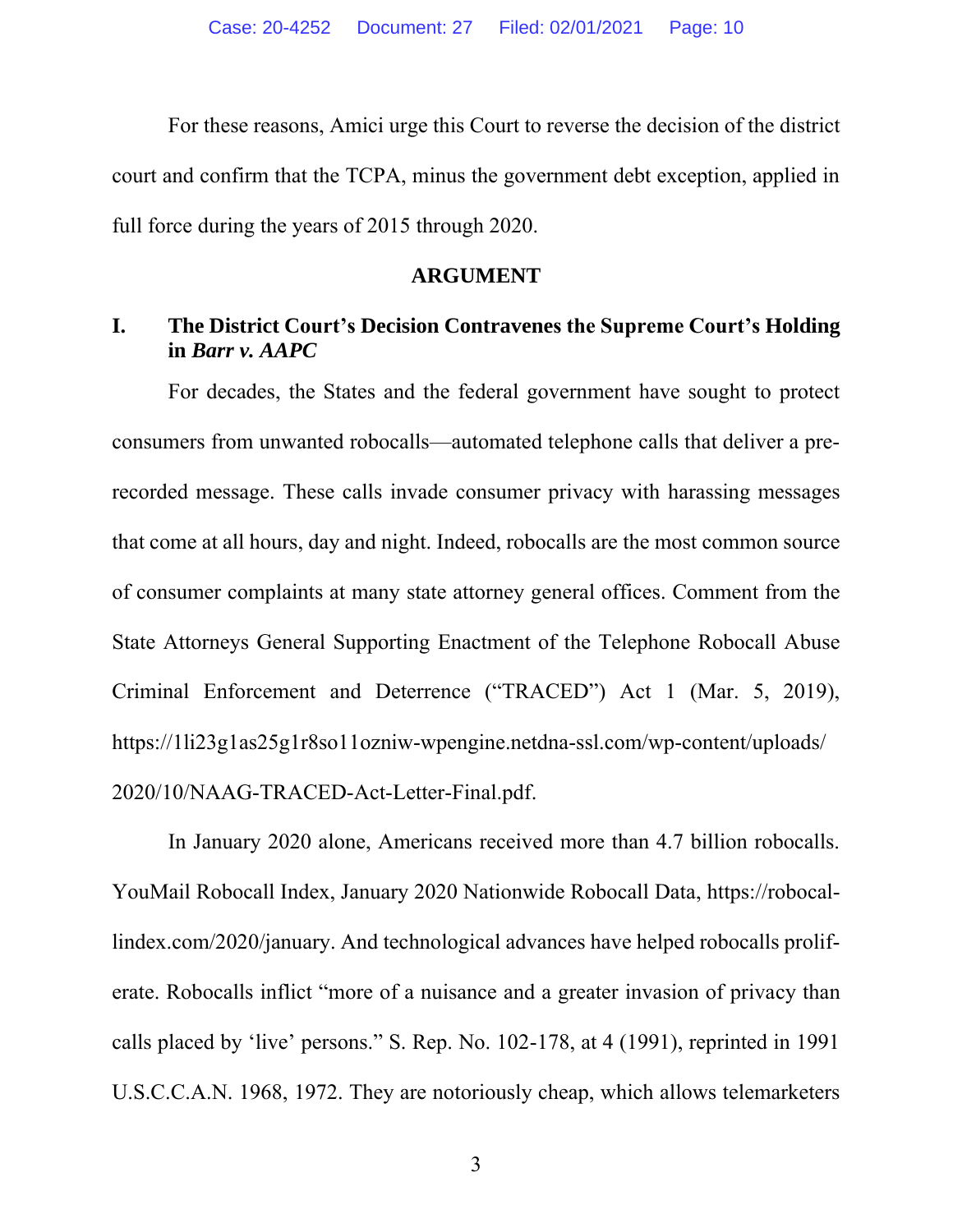<span id="page-10-5"></span>to use them to bombard consumers with vast numbers of unwanted sales pitches and survey demands. *Id.* at 2. And because robocalls cannot engage with call recipients except in preprogrammed ways, they "do not allow the caller to feel the frustration of the called party." *Id.* at 4. Moreover, these calls have become far more than just a nuisance. A 2019 report, for example, estimated that robocalls defrauded Americans of more than \$10 billion over a 12-month period. Kim Fai Kok, *Phone Scams Cause Americans To Lose \$10.5 Billion In Last 12 Months*, Truecaller (Apr. 17, 2019), http://bit.ly/2HCT08r.

<span id="page-10-4"></span><span id="page-10-2"></span><span id="page-10-0"></span>The Telephone Consumer Protection Act of 1991 (TCPA), Pub. L. No. 102- 243, 105 Stat. 2394, is critical consumer-protection legislation that, for three decades now, has generally prohibited the use of any "automatic telephone dialing system or an artificial or prerecorded voice" to make a call to numbers assigned to a cellular telephone service. 47 U.S.C.  $\S$  227(b)(1)(A). Since the enactment of the robocall ban, the Federal Trade Commission has brought 151 enforcement actions against telemarketers. Fed. Trade Comm'n, *Enforcement of the Do Not Call Registry*, [https://www.ftc.gov/news-events/media-resources/do-not-call-registry/enforce](https://www.ftc.gov/news-events/media-resources/do-not-call-registry/‌enforcement)[ment.](https://www.ftc.gov/news-events/media-resources/do-not-call-registry/‌enforcement) And this number does not include enforcement actions brought by the States or by private parties.

<span id="page-10-3"></span><span id="page-10-1"></span>In 2015, Congress created an exception to the TCPA for calls "made solely pursuant to the collection of a debt owed to or guaranteed by the United States." 47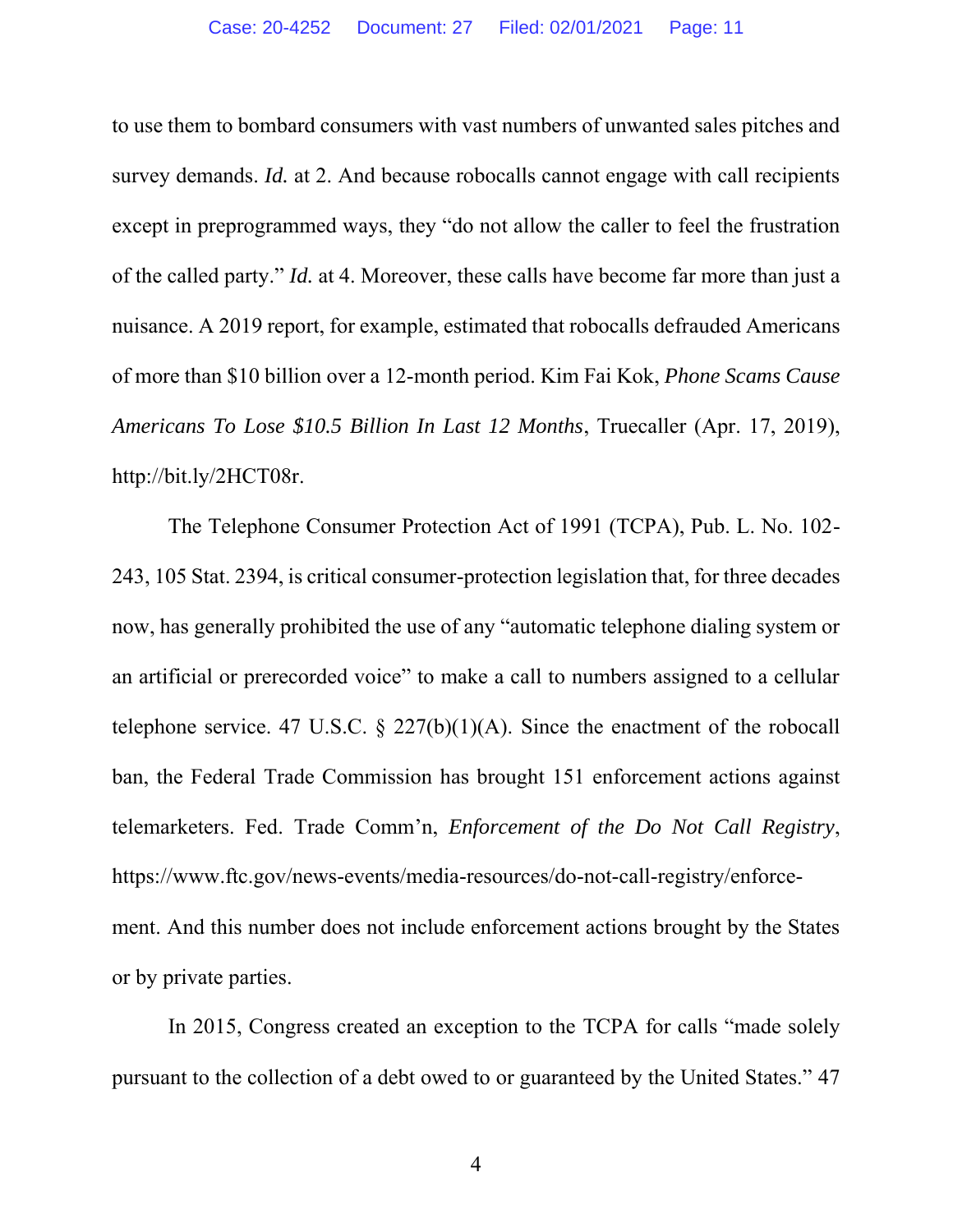<span id="page-11-1"></span>U.S.C. § 227(b)(1)(B). Congress passed the amendment, which was entitled "debt collection improvements," as part of the Bipartisan Budget Act of 2015. Pub. L. No. 114-74, 129 Stat. 584. Congress included this amendment in the budget bill at the suggestion of the Obama administration, which believed that the amendment would allow government debt to be collected more quickly and efficiently, resulting in government "savings of \$120 million over 10 years." Office of Mgmt. & Budget (OMB), Exec. Office of the President, Fiscal Year 2016: Analytical Perspectives of the U.S. Government 128 (2015), https://go.usa.gov/xUtw2.

<span id="page-11-2"></span><span id="page-11-0"></span>The American Association of Political Consultants (AAPC) and three other organizations that "make calls to citizens to discuss candidates and issues, solicit donations, conduct polls, and get out the vote" challenged the TCPA, alleging that the exception for government debt rendered the Act content-based in violation of the First Amendment. *Barr v. American Ass'n of Pol. Consultants, Inc.*, 140 S. Ct. 2335, 2345 (2020). The federal government argued that the government-debt exception was valid under the First Amendment and that even if the exception did violate the First Amendment, it was severable from the remainder of the statute. The district court held that the TCPA was a content-based restriction on speech but that it survived strict scrutiny. *See American Ass'n of Pol. Consultants v. Sessions*, 323 F. Supp. 3d 737 (E.D.N.C. 2018). The Fourth Circuit reversed, holding that the government-debt exception violated the First Amendment but that it was severable from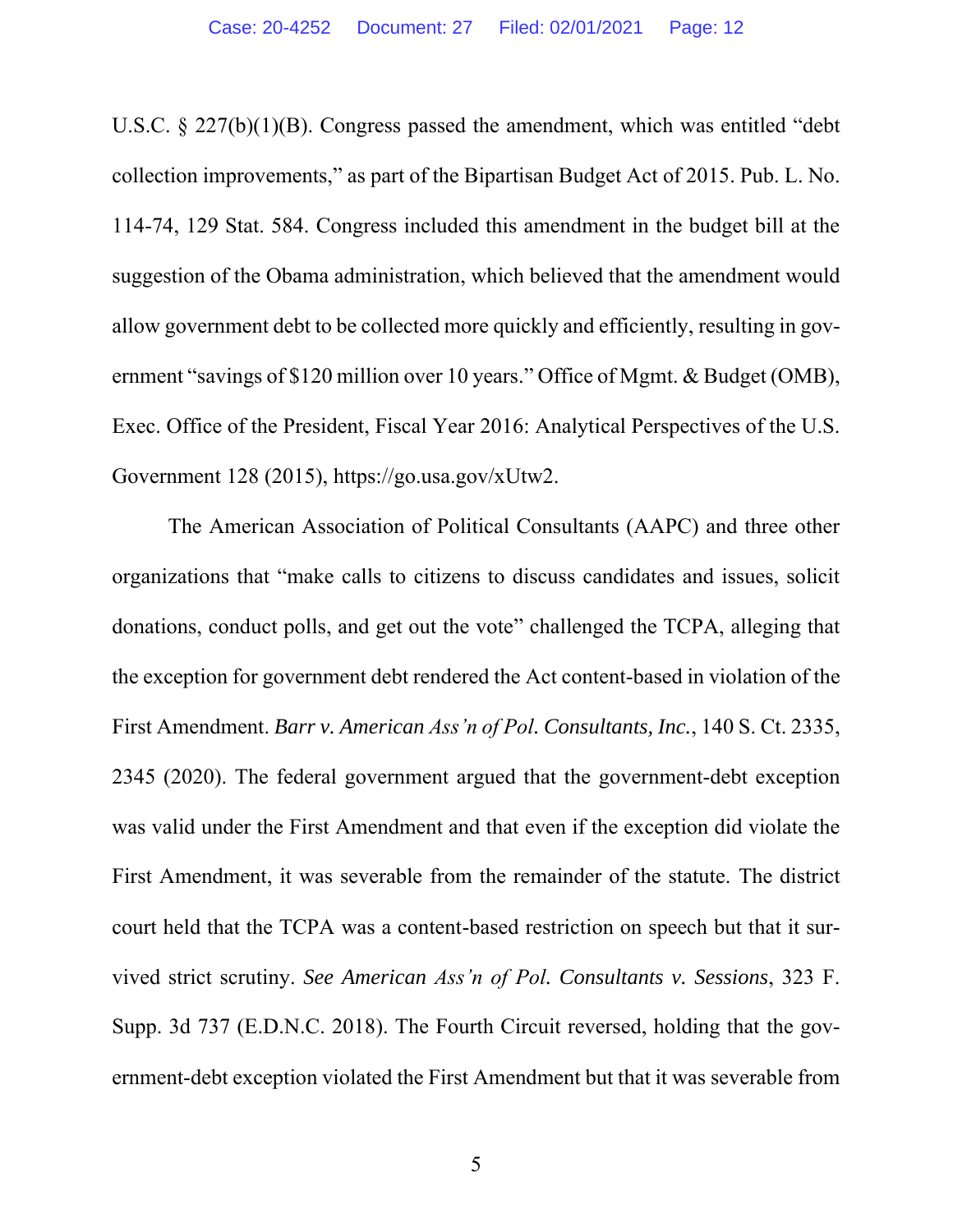<span id="page-12-0"></span>the remainder of the TCPA. *See American Ass'n of Pol. Consultants, Inc. v. FCC*, 923 F.3d 159 (4th Cir. 2019). Neither the Fourth Circuit nor the district court discussed the issue of whether the TCPA would remain valid in the interim.

On review in the Supreme Court, in *Barr v. American Ass'n of Pol. Consultants, Inc.*, the Court affirmed, holding that the government debt exception to the TCPA violates the First Amendment—but that it was severable from the remainder of the robocall ban, which itself is perfectly constitutional. 140 S. Ct. at 2343. The plurality explained that "[w]ith the government-debt exception severed, the remainder of the law is capable of functioning independently and thus would be fully operative as a law." *Id.* at 2353. It further explained that "the remainder of the robocall restriction did function independently and fully operate as a law for 20-plus years before the government-debt exception was added in 2015." *Id.* 

The same logic supports uninterrupted enforcement of TCPA violations between 2015 and 2020: because the Court held that the robocall ban *can* and *did* function independently of the government-debt exception, the unconstitutionality of the government-debt exception does not prevent enforcement of the remaining, constitutionally permissible provisions of the TCPA. In the briefing for *Barr*, the parties addressed the issue of retroactive severability only briefly, and both assumed that the TCPA without the government-debt exception would apply between 2015 and 2020. *See* Respondents' Br. 39, *Barr v. American Ass'n of Pol. Consultants, Inc.*,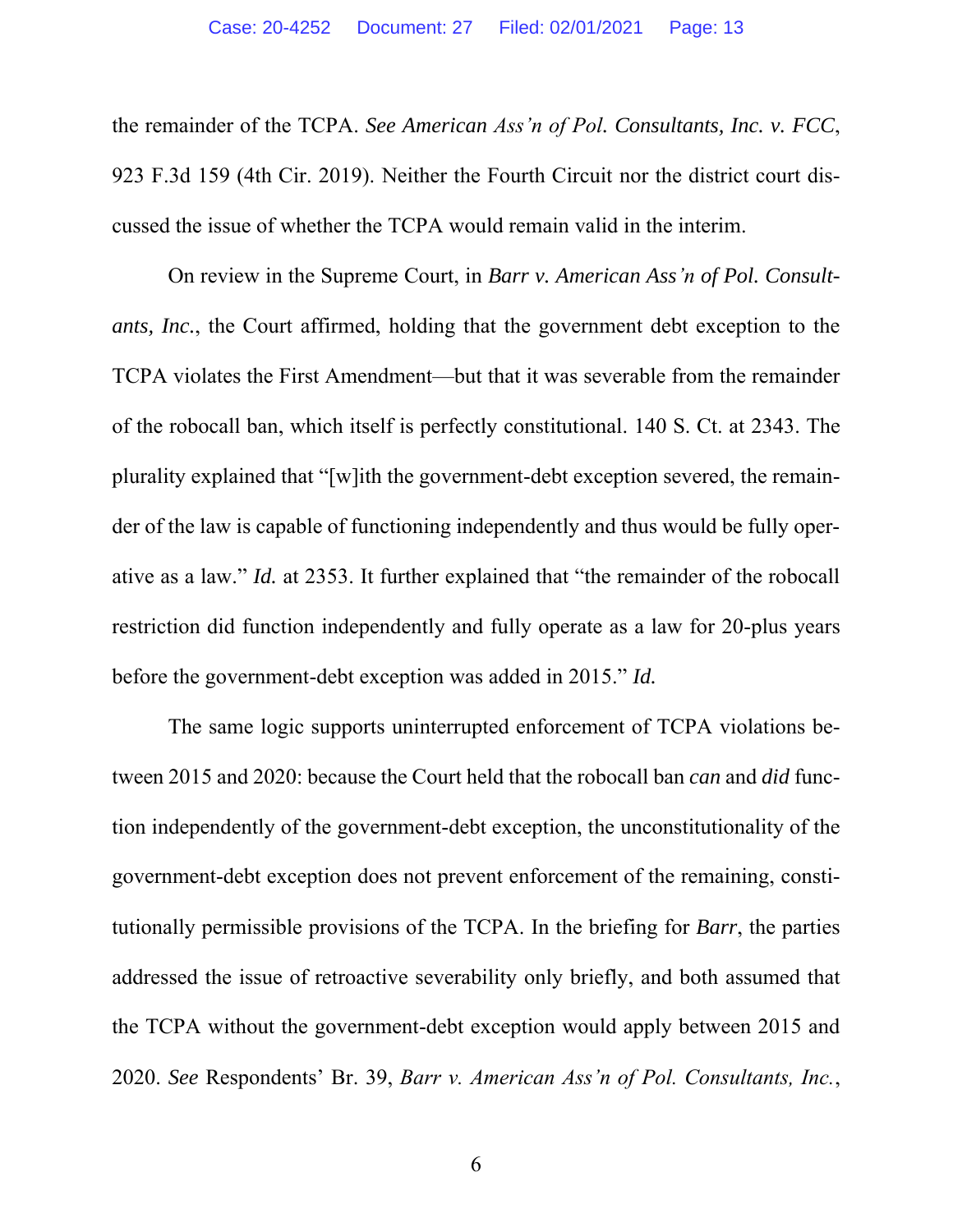140 S. Ct. 2335 (2020) (complaining that applying the TCPA in the interim would result in unequal treatment of government-debt collectors and other TCPA violators, but arguing that the only way to avoid this problem would be to invalidate the entire TCPA); Petitioners' Reply 23–24, *Barr v. American Ass'n of Pol. Consultants, Inc.*, 140 S. Ct. 2335 (2020) (stating that "[i]t is doubtful that a person who made automated calls to collect government-backed debts before the exception was held invalid could be said to have violated the TCPA," but not addressing interim liability for non-debt-related calls).

Yet (contrary to statements in the district court's opinion here) the Supreme Court *did* "directly address the effect of severance on currently pending cases." *Lindenbaum v. Realgy, LLC*, No. 1:19-cv-2862, 2020 WL 6361915, at \*4 (N.D. Ohio Oct. 29, 2020). A plurality of the Court—Justices Kavanaugh, Roberts, and Alito explained that "no one should be penalized or held liable for making robocalls to collect government debt after the effective date of the 2015 government-debt exception and before the entry of final judgment by the District Court on remand in this case," but specifically stated that "our decision today does not negate the liability of parties who made robocalls covered by the robocall restriction." *Barr*, 140 S. Ct. at 2355 n.12.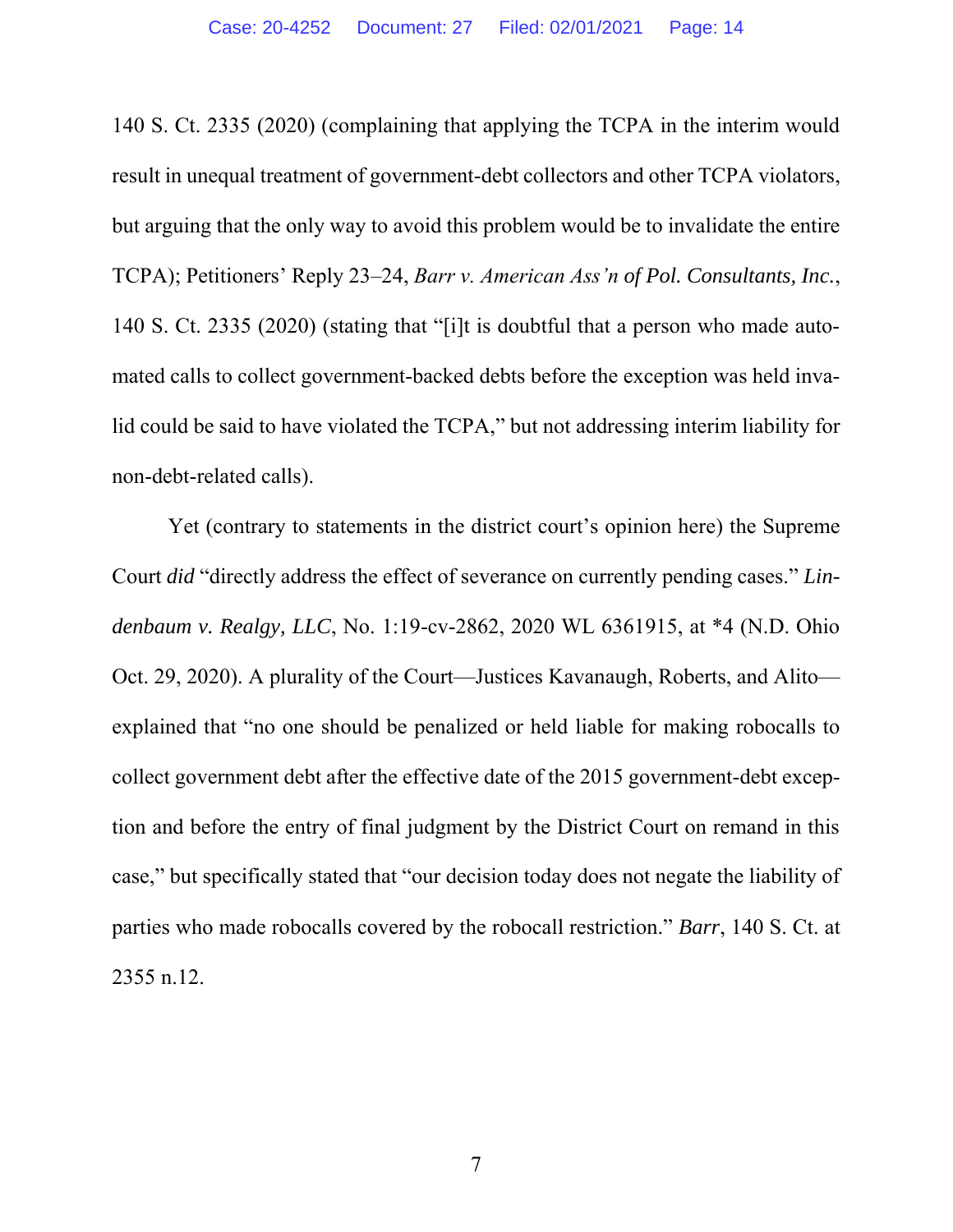The concurring opinions do not suggest otherwise. Justice Sotomayor concurred in the judgment, explaining that she agreed with the plurality "that the offending provision is severable." *Id.* at 2357 (Sotomayor, J. concurring). Justices Breyer, Ginsburg, and Kagan also concurred on the severability issue, explaining that they "agree[d] with Justice KAVANAUGH's conclusion that the provision is severable." *Id.* at 2363 (Breyer, J. concurring). Neither the Sotomayor nor the Breyer opinions found any fault with Justice Kavanaugh's conclusion that parties who violated the robocall restriction between 2015 and 2020 remain liable.

<span id="page-14-1"></span><span id="page-14-0"></span>Moreover, the test set forth in *Marks v. United States*, 430 U.S. 188 (1977), commands that the plurality opinion controls here. Under *Marks*, "[w]hen a fragmented Court decides a case and no single rationale explaining the result enjoys the assent of five Justices, 'the holding of the Court may be viewed as that position taken by those Members who concurred in the judgments on the narrowest grounds[.]'" *Id.* at 193 (quoting *Gregg v. Georgia*, 428 U.S. 153, 169 n.15 (1976) (opinion of Stewart, Powell, and Stevens, JJ.)). The district court did not apply this test, even though it was raised in the briefing. *See* Realgy, LLC's Reply in Supp. of Mot. to Dismiss Am. Compl. at 6, ECF No. 24, *Lindenbaum v. Realgy, LLC*, No. 1:19-cv-2862, 2020 WL 6361915 (N.D. Ohio Oct. 29, 2020).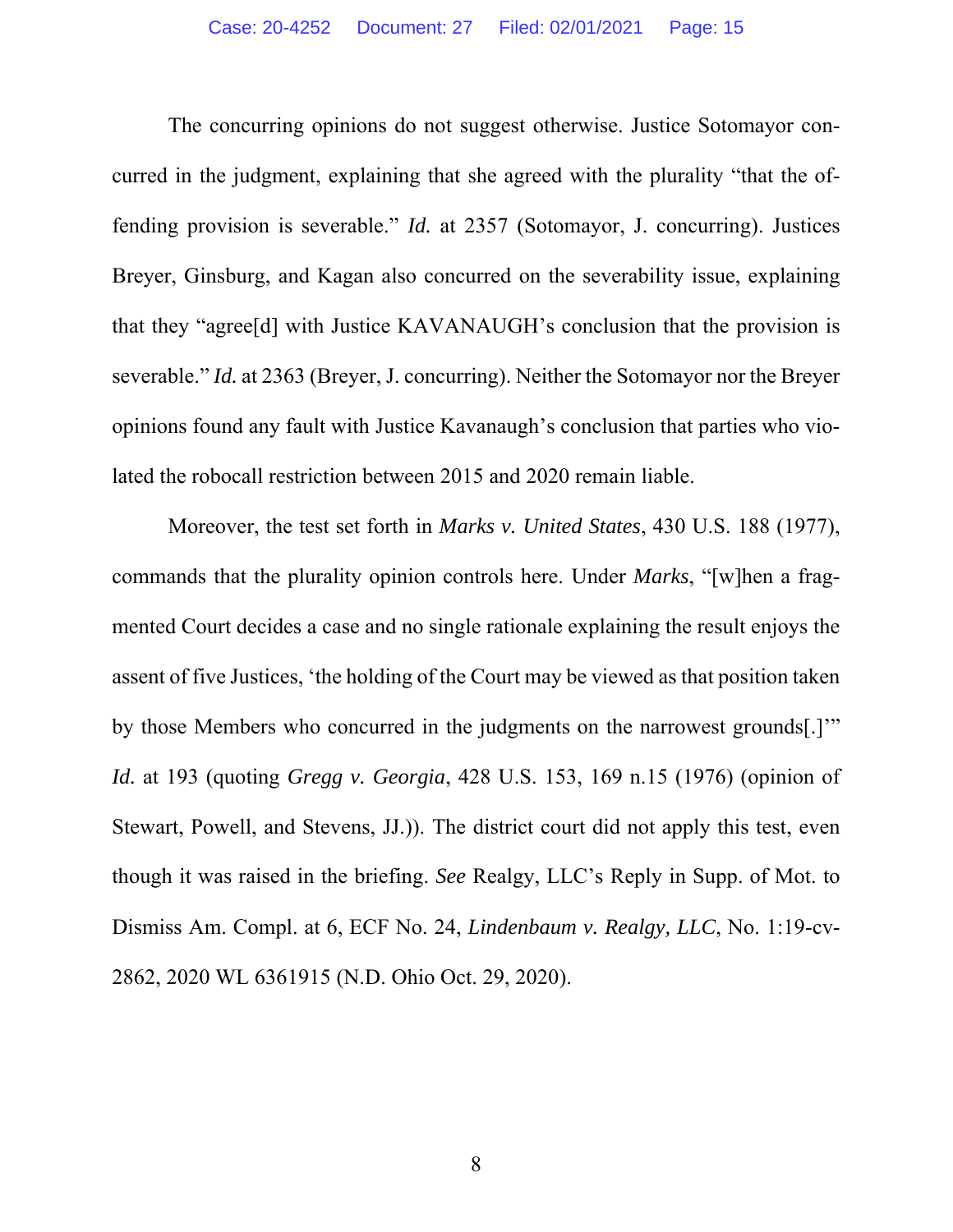<span id="page-15-0"></span>In the Sixth Circuit, the "'narrowest' opinion refers to the one which relies on the 'least' doctrinally 'far-reaching-common ground' among the Justices in the majority: it is the concurring opinion that offers the least change to the law." *United States v. Cundiff*, 555 F.3d 200, 209 (6th Cir. 2009). Until the Court's decision in *Barr*, both federal and state governments enforced the TCPA against all violators except government-debt collectors. Halting these enforcement actions would be doctrinally far-reaching because it would disable the enforcement of federal statute and prevent the continued prosecution of constitutionally permissible enforcement actions. Therefore, even if this Court assumes that the concurring Justices in Barr disagreed with the plurality on whether the statute was enforceable between 2015 and 2020—an assumption that finds no support in the concurring opinions themselves— Justice Kavanaugh's plurality opinion represents the narrowest common ground because it prevents the least number of enforcement actions.

Furthermore, the purpose of severing the government debt exception was to "respect . . . Congress's legislative role by keeping courts from unnecessarily disturbing a law apart from invalidating the provision that is unconstitutional." *Barr*, 140 S. Ct. at 2351 (plurality). If this Court refuses to apply the Supreme Court's severability holding to conduct that occurred between 2015 and 2020, it would effectively declare the entire statute unconstitutional during that period. This Court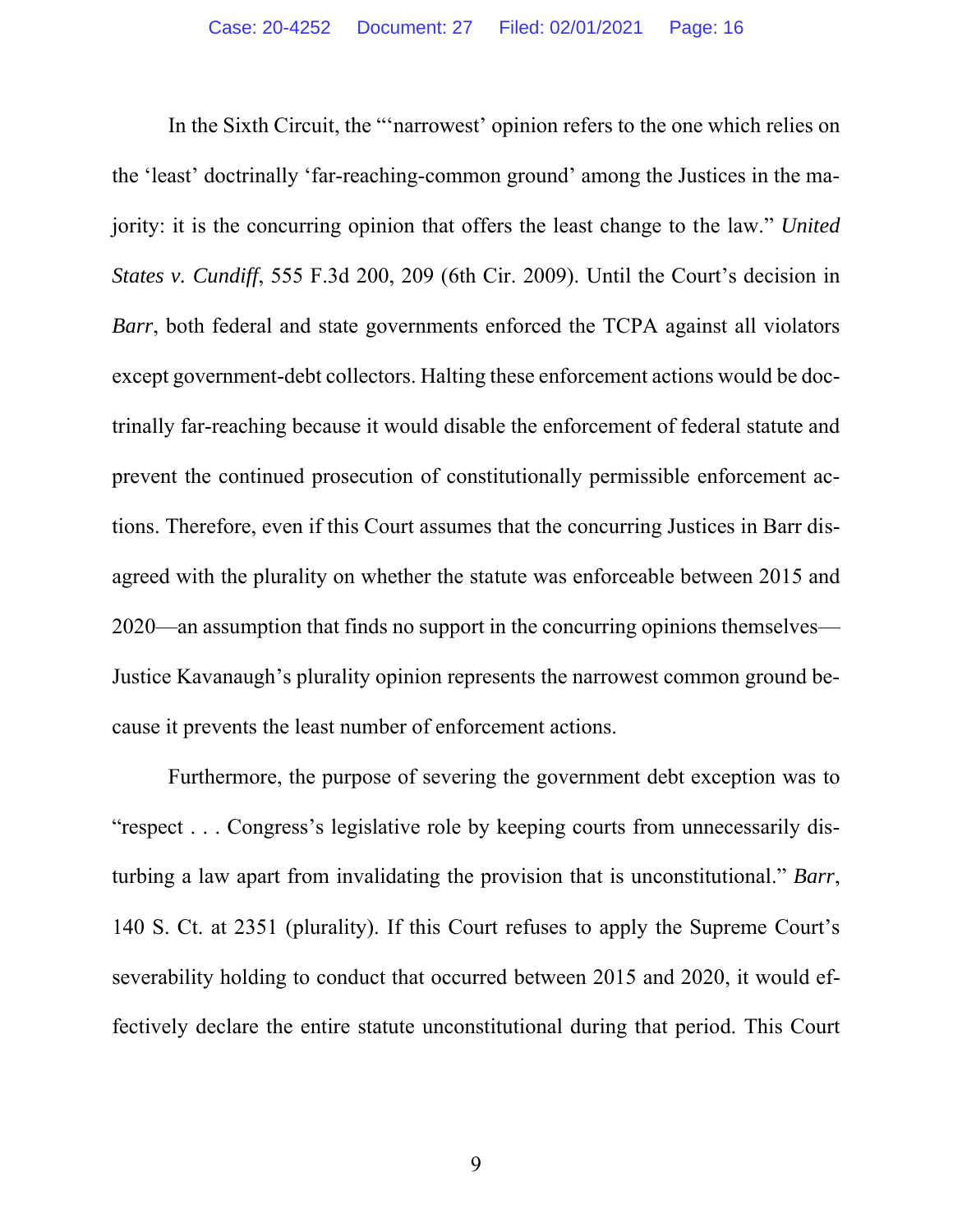cannot respect Congress's role by halting five years of constitutional enforcement actions under the TCPA.

<span id="page-16-1"></span><span id="page-16-0"></span>Moreover, neither the district court nor defendants cite a single case in which the Supreme Court or the Sixth Circuit has severed an unconstitutional provision but declared the entire statute inoperable in the interim, *see infra* Part II.C, which only underscores how radical this remedy would be. The dearth of severability cases creating an enforcement doughnut hole should not be surprising. Under any circumstances, "[f]acial invalidation 'is, manifestly, strong medicine' that 'has been employed by the Court sparingly and only as a last resort.'" *Nat'l Endowment for the Arts v. Finley*, 524 U.S. 569, 580 (1998) (quoting *Broadrick v. Oklahoma*, 413 U.S. 601, 613 (1973)). That is why the Supreme Court employs a presumption of severability, which "manifests the Judiciary's respect for Congress's legislative role by keeping courts from unnecessarily disturbing a law apart from invalidating the provision that is unconstitutional." *Barr*, 140 S. Ct. at 2351. Severing an unconstitutional portion from an otherwise valid statute "allows courts to avoid judicial policymaking or *de facto* judicial legislation in determining just how much of the remainder of a statute should be invalidated." *Id.*

Yet here Realgy asks the judiciary to take a truly extraordinary step and, even while holding that severability doctrine saves a statute going forward, declare that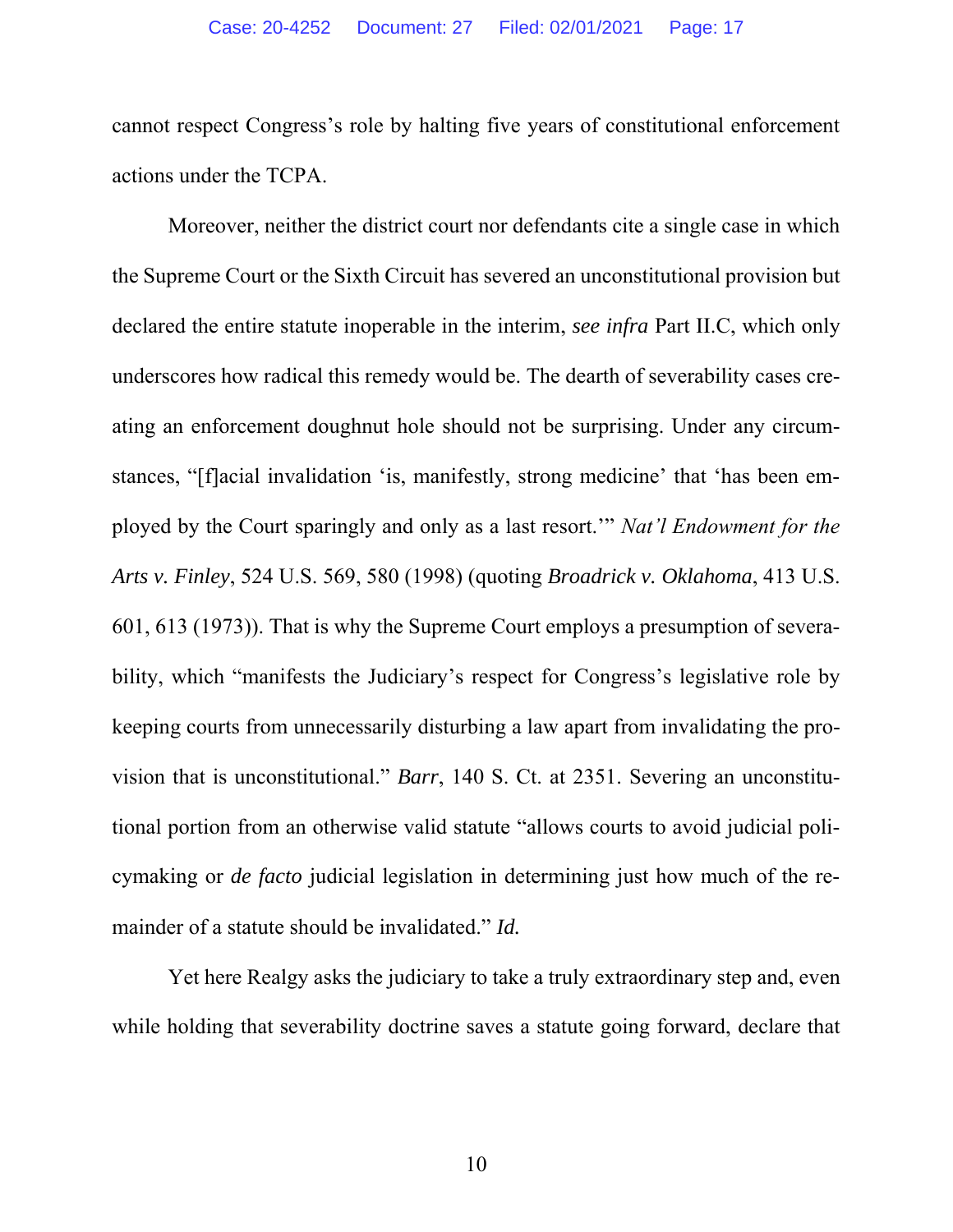same statute facially invalid for a temporary look-back period. To say the least, inferring such an exercise of super-legislative judicial will from the *Barr* decision would offer a greater change to the law than permitting the robocall ban to stand uninterrupted, which is another reason Justice Kavanaugh's opinion provides the narrowest common ground for the result in *Barr.*

As the Supreme Court recognized in *Barr*, "Americans passionately disagree about many things. But they are largely united in their disdain for robocalls." *Id.* at 2343. Americans rely on the TCPA and its state counterparts to address that evil. In 2019 alone, the federal government received 3.7 million complaints concerning robocalls. *Id.* Declaring that the TCPA was invalid during that time will remove a critical enforcement tool to fight some of the most despised harassment in the country. Violators of the TCPA, on the other hand, have no equitable stake in nonenforcement. And even defendants acknowledge that the statute was valid during that time by admitting that the invalidation of the government-debt exception would not "negate or undo liability against parties that has already been adjudicated." ECF No. 24, Reply in Supp. of Mot. to Dismiss 5. Invalidating the TCPA would grant defendants a windfall by exempting them from liability simply due to the time frame in which their violations occurred.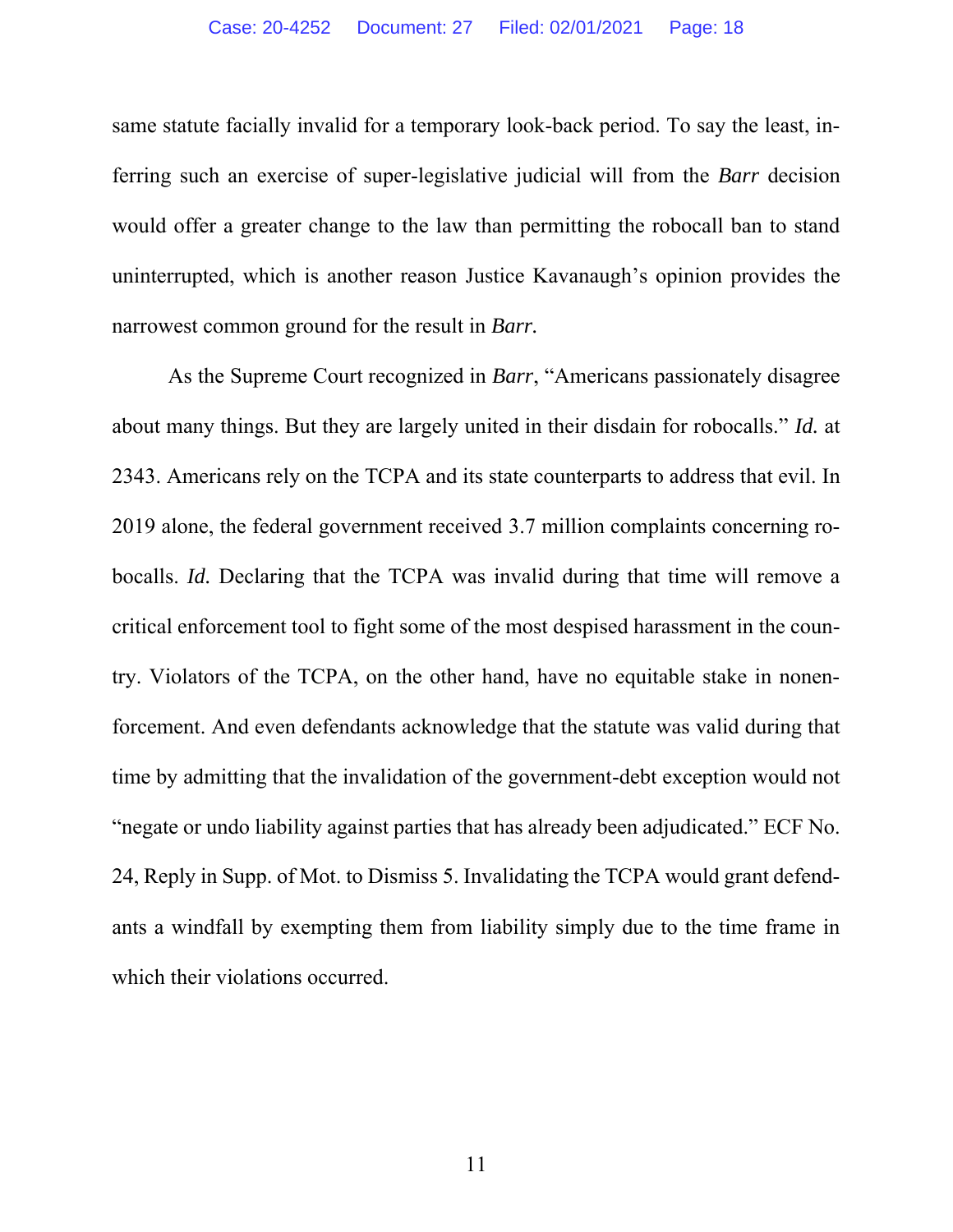Consequently, the TCPA remained enforceable during the five years between the enactment of the government debt exception and the Supreme Court's decision in *Barr*, and this Court should so declare.

### **II. The Decision Below Conflicts with Fundamental Principles of Constitutional Adjudication**

The *Barr* plurality's suggestion that invalidation of the government-debt exception "does not negate the liability of parties who made robocalls covered by the robocall restriction," 140 S. Ct. 2335, 2355 n.12 (2020), is consistent with the Supreme Court's other precedents and with principles of statutory interpretation underlying severability.

### **A. Severability is an issue of statutory interpretation that applies retroactively**

When courts decide that one part of a statute is unlawful, the question of severability—that is, whether to sever the offending provision or to instead invalidate the entire statute—is a matter of statutory interpretation. To decide this question, courts look to the statute's text and related default rules to see which outcome Congress would have preferred. In this way, severability turns on a statute's content and meaning. And it is well-established that when a court decides what a statute means, that interpretation is retroactive to the time of the statute's enactment or relevant amendment.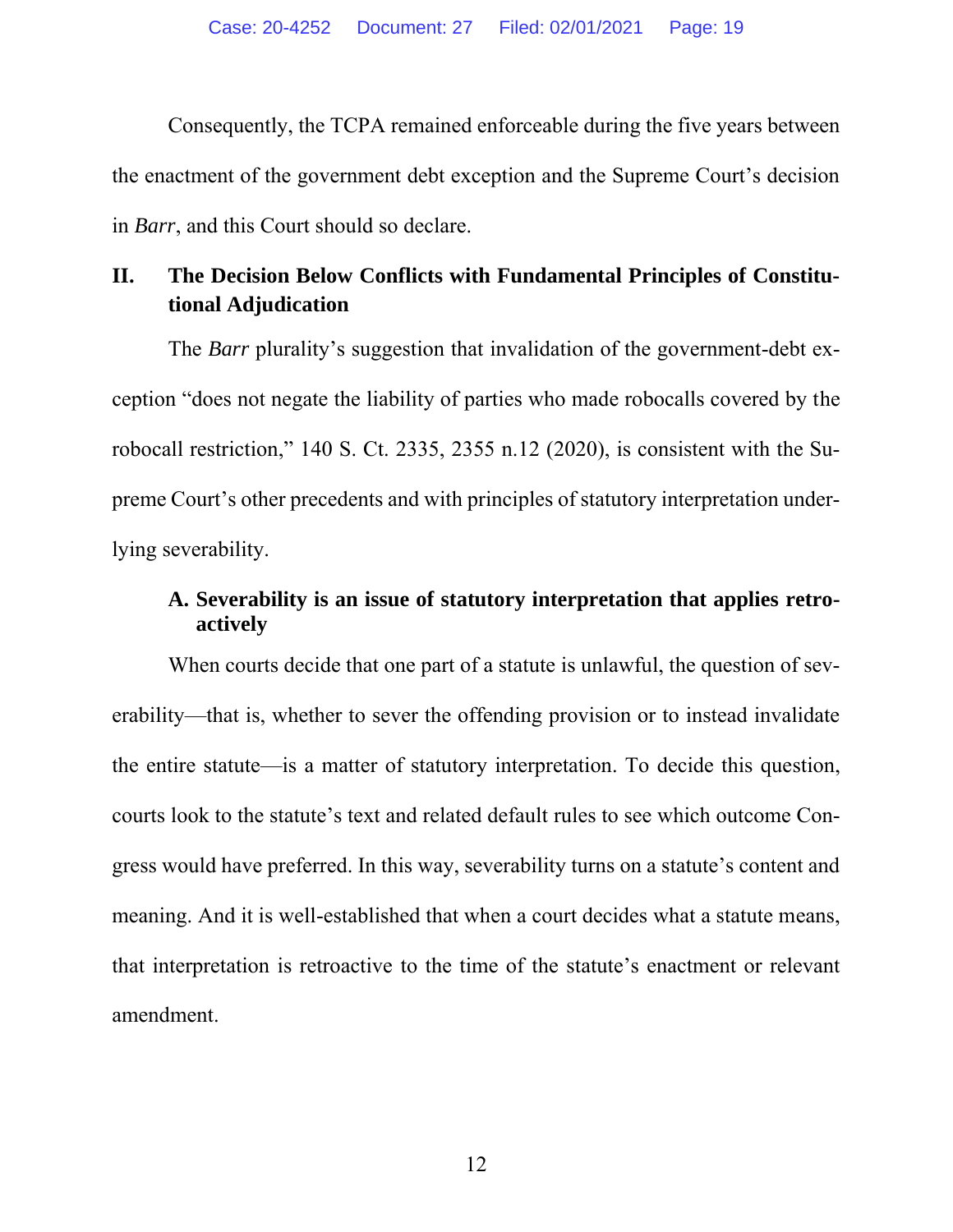<span id="page-19-3"></span>To begin, it is well established that if one part of a statute violates the law, the rest of the statute may still survive. As the Supreme Court explained more than a century ago, "one section of a statute may be repugnant to the Constitution without rendering the whole act void." *Loeb v. Columbia Twp. Trs.*, 179 U.S. 472, 490 (1900); *see also Dorchy v. Kansas*, 264 U.S. 286, 289-90 (1924) ("A statute bad in part is not necessarily void in its entirety. Provisions within the legislative power may stand if separable from the bad.").

<span id="page-19-2"></span><span id="page-19-1"></span><span id="page-19-0"></span>In the face of an unlawful provision, courts endeavor to sustain as much of the remaining statute as possible. "'Generally speaking, when confronting a constitutional flaw in a statute, [courts] try to limit the solution to the problem', severing any 'problematic portions while leaving the remainder intact.'" *Free Enter. Fund v. Public Co. Accounting Oversight Bd.*, 561 U.S. 477, 508 (2010) (quoting *Ayotte v. Planned Parenthood of N. New Eng.*, 546 U.S. 320, 328-29 (2006)). The exception to that general rule is narrow. Only if "'it is evident that the Legislature would not have enacted'" the rest of the statute "'independently of that [part of the statute] which is [invalid]" will a court allow one unlawful provision to take an entire statute down with it. *Id.* at 509 (quoting *New York v. United States*, 505 U.S. 144, 186  $(1992)$ ).

<span id="page-19-4"></span>Courts use the text of a statute to make this call. When a statute has a severability clause, courts conclude "that Congress did not intend the validity of the statute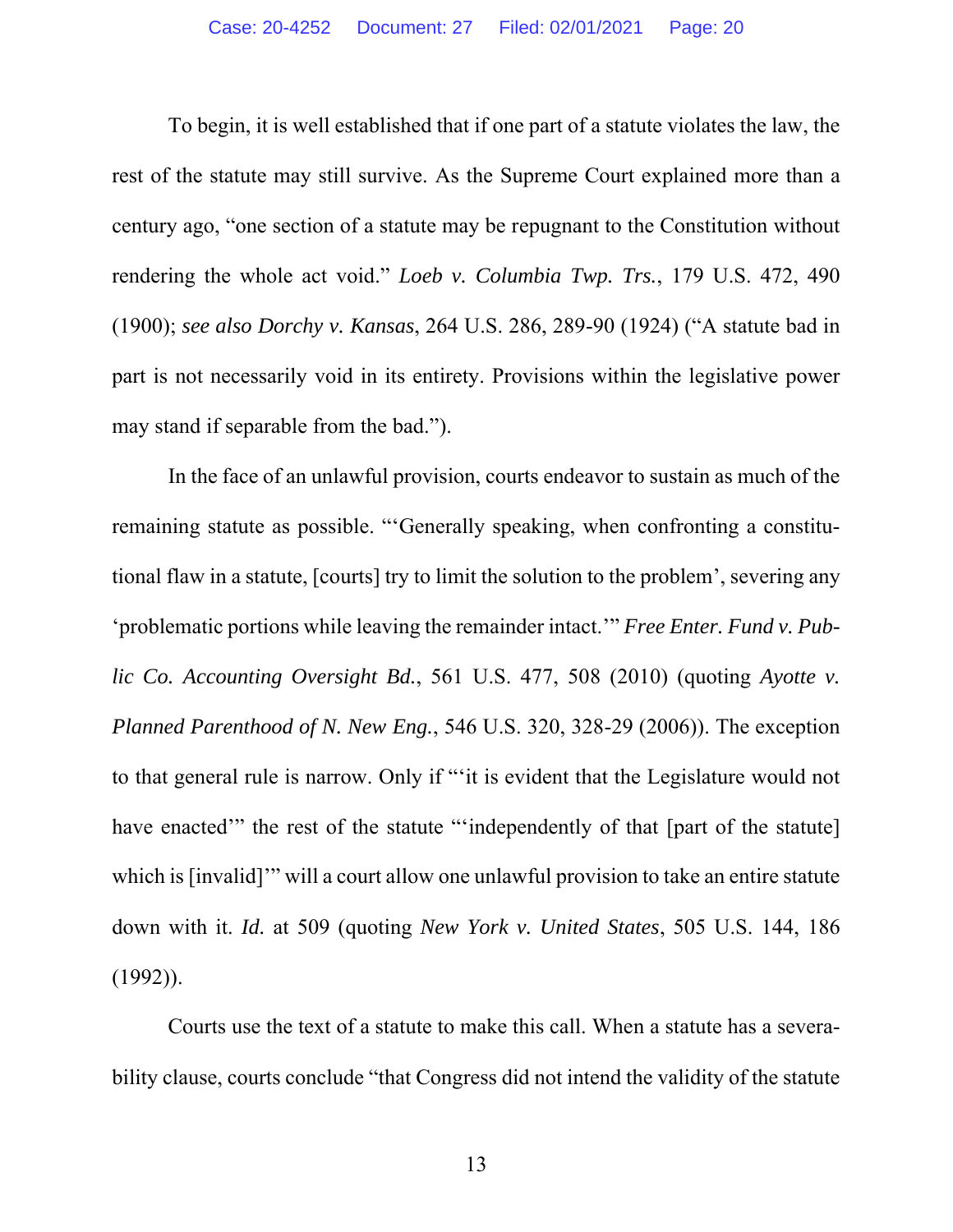<span id="page-20-5"></span><span id="page-20-4"></span><span id="page-20-2"></span><span id="page-20-0"></span>in question to depend on the validity of the constitutionally offensive provision." *Alaska Airlines, Inc. v. Brock*, 480 U.S. 678, 686 (1987). At bottom, therefore, severability is a question about what a statute means. It is "a question of interpretation and of legislative intent." *Dorchy*, 264 U.S. at 290; *see also Lester v. United States*, 921 F.3d 1306, 1314 (11th Cir. 2019) (quoting *Murphy v. Nat'l Collegiate Athletic Ass'n*, 138 S. Ct. 1461, 1486 (2018) ("As the Supreme Court and commentators have long acknowledged, severability is fundamentally 'an exercise in statutory interpretation.'"); *Amoco Oil Co. v. United States*, 234 F.3d 1374, 1377 (Fed. Cir. 2000) ("[T]he issue of severability is a matter of statutory interpretation."); 2 Sutherland Statutory Construction § 44:3 (7th ed.) (severability is "essentially [a] question[ ] of statutory construction, determined according to either the will of the legislature or its manifested meaning.").

<span id="page-20-6"></span><span id="page-20-3"></span><span id="page-20-1"></span>A court's interpretation of a statute—including its decision on severability applies retroactively. Supreme Court precedent holds that a "controlling interpretation of federal law . . . must be given full retroactive effect in all cases still open on direct review and as to all events, regardless of whether such events predate or postdate [a court's] announcement of the [interpretation]." *Harper v. Virginia Dep't of Taxation*, 509 U.S. 86, 97 (1993). This rule "prohibit[s] the erection of selective temporal barriers to the application of federal law." *Id.* It also prevents "'the substantive law [from] shift[ing] and spring[ing]' according to 'the particular equities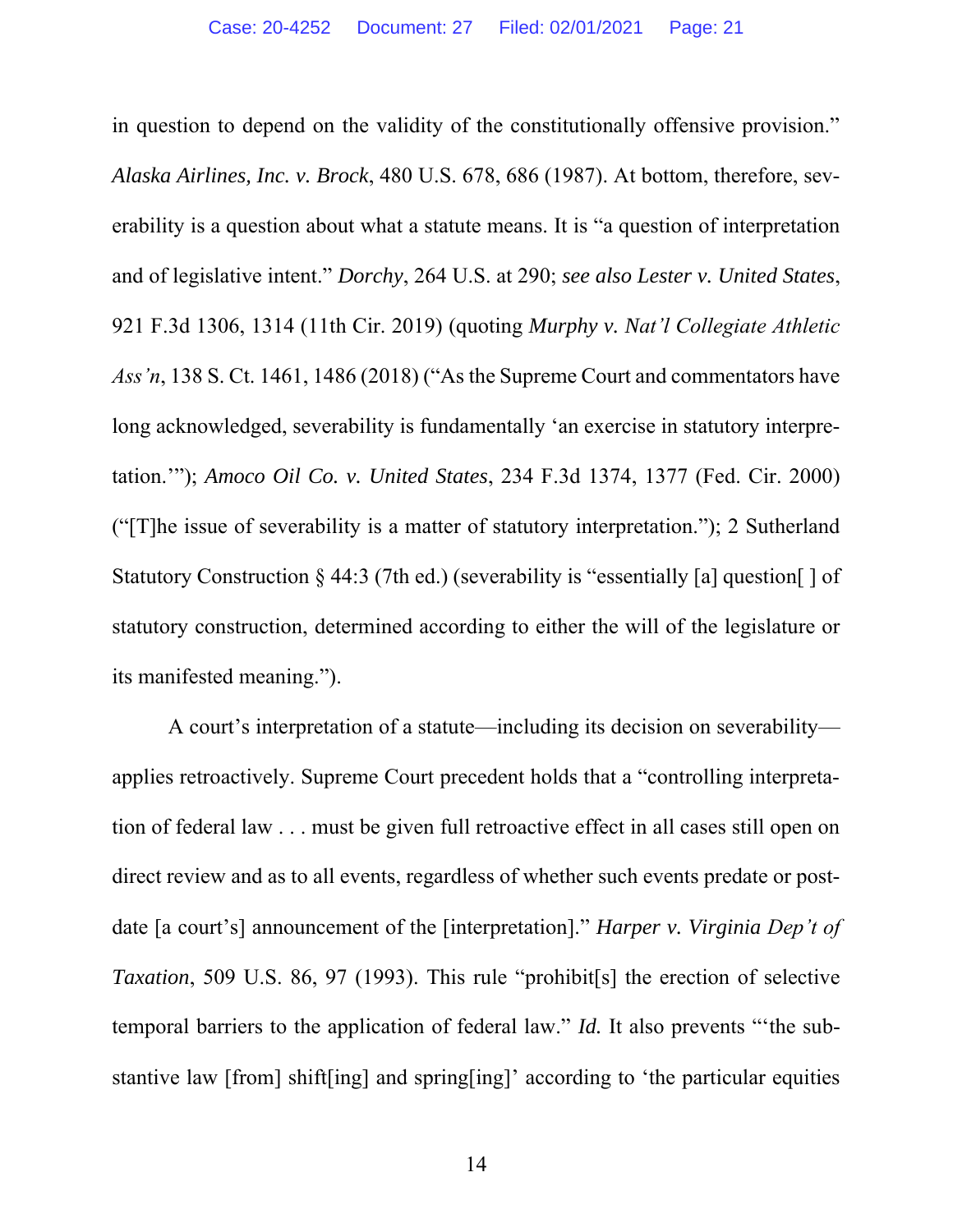<span id="page-21-2"></span><span id="page-21-1"></span>of [individual parties'] claims' of actual reliance on an old rule and of harm from a retroactive application of the new rule." *Id.* (quoting *James B. Beam Distilling Co. v. Georgia*, 501 U.S. 529, 543 (1991)).

<span id="page-21-3"></span>Indeed, "[a] judicial construction of a statute is an authoritative statement of what the statute meant before as well as after the decision of the case giving rise to that construction." *Rivers v. Roadway Exp., Inc.*, 511 U.S. 298, 312-13 (1994). Thus, in construing a statute, courts are "explaining [their] understanding of what the statute has meant continuously since the date when it became law." *Id.* at 313 n.12.

In sum, severability goes to a statute's meaning and therefore applies to cases pending on direct review. *See Harper*, 509 U.S. at 97.

#### **B. As an act of statutory interpretation, the Supreme Court's severability decision in** *AAPC* **applies retroactively**

Supreme Court precedent illustrates how courts apply severability decisions retroactively. Under these principles, the Supreme Court's decision in *AAPC* to sever the government-debt exception from the TCPA means that the remaining parts of the TCPA—including the statute's robocall ban—still apply with full force here.

<span id="page-21-0"></span>Consider *Eberle v. Michigan*, 232 U.S. 700 (1914). In that case, officers of a brewing company were convicted of violating a statute that prohibited alcohol manufacturing. *Id.* at 703. The defendants raised a constitutional challenge to their convictions. But the defendants did not challenge the constitutionality of the alcoholmanufacturing prohibition itself. Rather, they argued that later amendments to the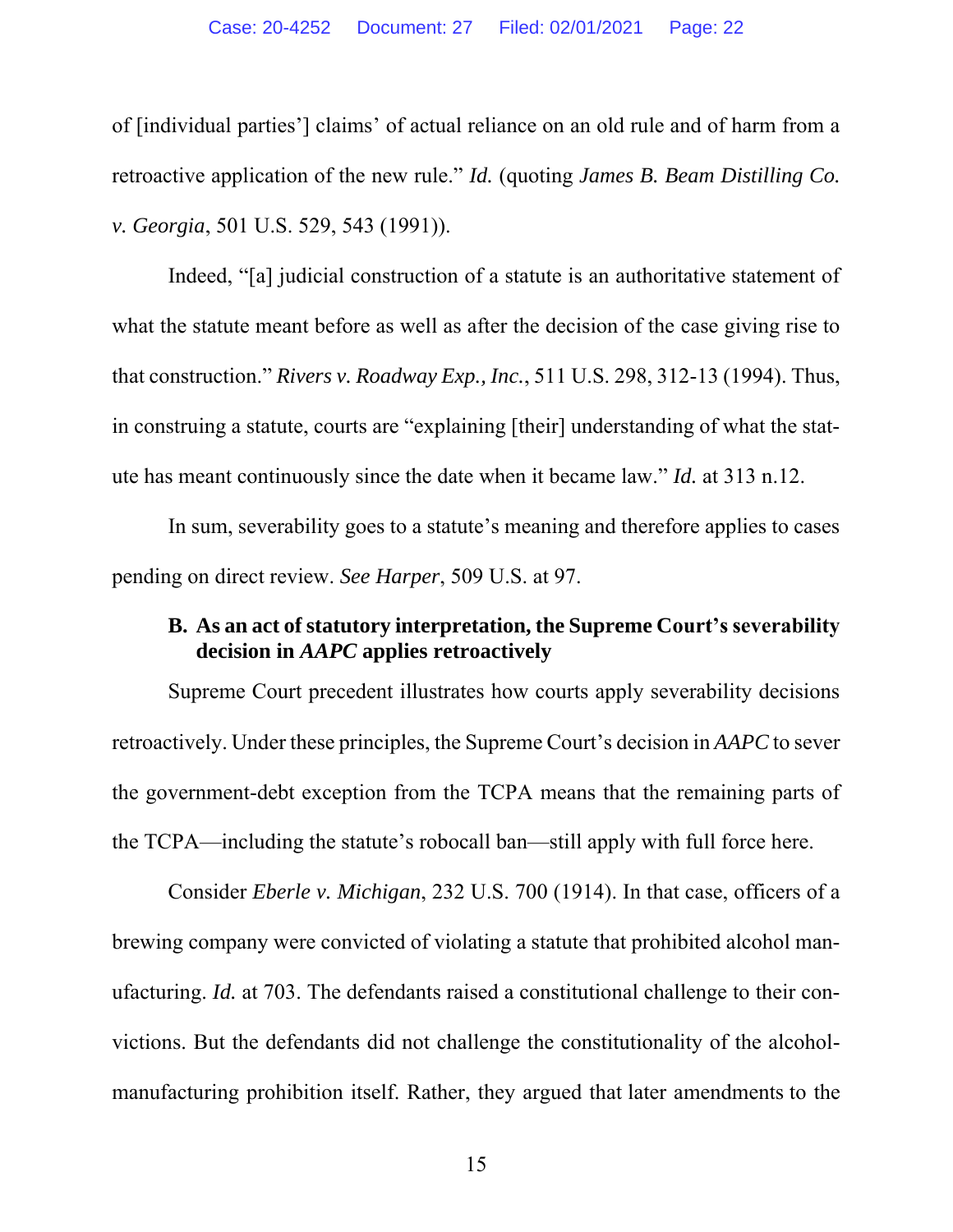<span id="page-22-0"></span>statute—amendments that added exemptions for individuals who made or sold wine and cider—violated the Equal Protection Clause. *Id.* at 703-04.

The Supreme Court assumed that the wine-and-cider amendments violated equal protection. *Id*. But the Court went on to hold that the amendments were severable from the original prohibition on manufacturing alcohol—the prohibition that the defendants had violated. *Id.* at 705. Importantly here, that holding of severability applied retroactively. That is, even though the defendants were convicted under the statute when it contained unconstitutional amendments, the Court severed amendments and applied the rest of the statute to the defendants' conduct. *Id*. The Court therefore affirmed the defendants' convictions. *Id.*

<span id="page-22-2"></span><span id="page-22-1"></span>The Supreme Court has applied this same reasoning in other cases as well. For example, in *Frost v. Corporation Commission*, the Court held that an unconstitutional amendment to an otherwise valid statute was severable, but nevertheless applied the remainder of the statute retroactively. 278 U.S. 515, 526–27 (1929). Similarly, in *United States v. Jackson*, the Court held that several defendants' convictions under a valid statute could survive even though the statute contained an unconstitutional provision when the defendants were charged. 390 U.S. 570, 591 (1968). Severing that unconstitutional provision, the Court explained, allowed the rest of the statute to remain "an operative whole." *Id.*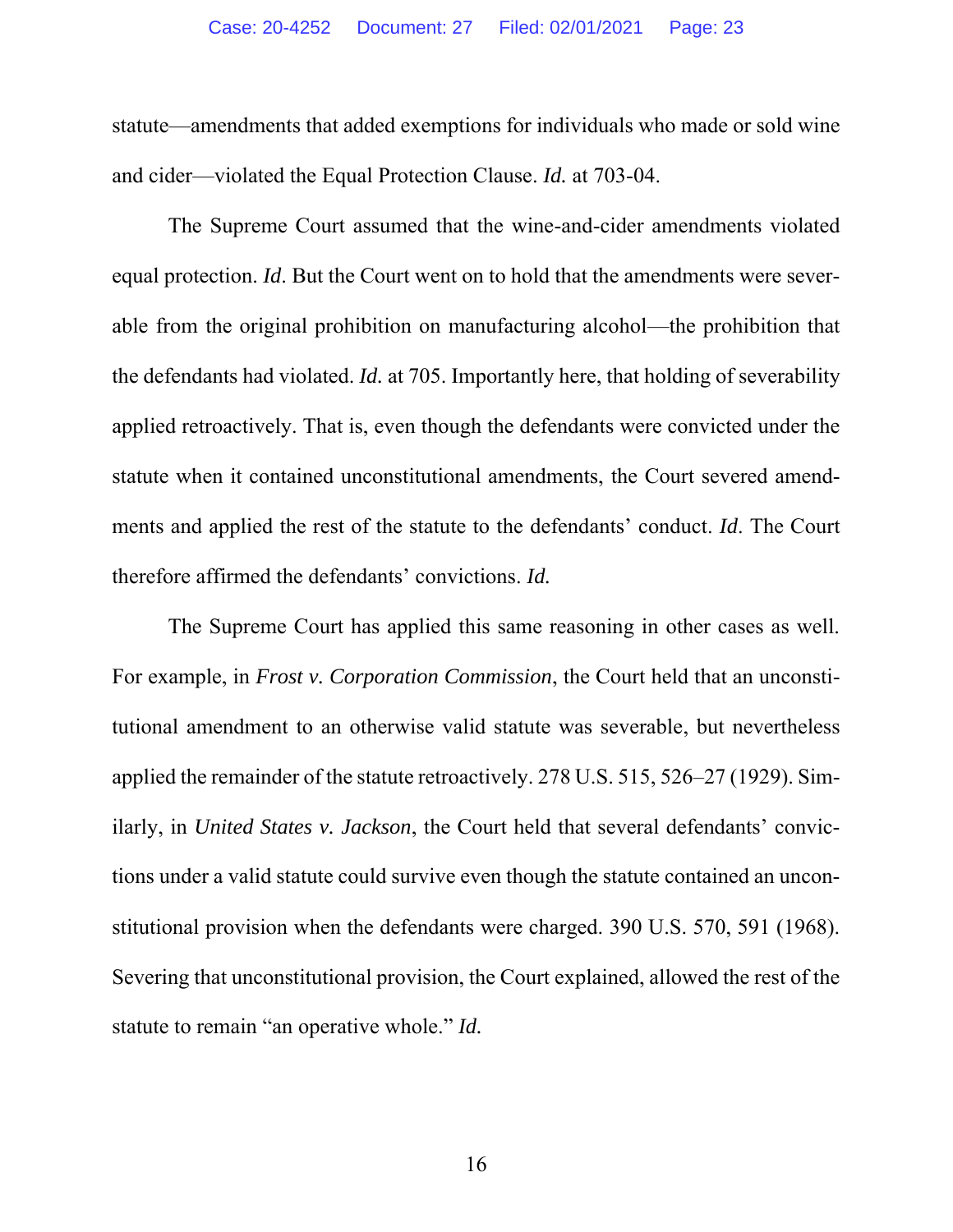These principles control this case. As discussed above, under the Supreme Court's decision in *AAPC*, the government-debt exception violates the First Amendment. Under the Supreme Court's decision in *AAPC*, the government-debt exception is also severable from the rest of the TCPA. In other words, the Supreme Court interpreted the TCPA to have always operated independently of the government-debt exception. That unconstitutional amendment, like the amendments in *Eberle*, *Frost*, and *Jackson*, had no effect on the rest of the original statute. As a result, the defendants here cannot escape liability for their illegal robocalls merely because a different part of the statute once suffered from a constitutional flaw. That flaw was severed from the TCPA and thus lacks any legal force or effect.

<span id="page-23-0"></span>Consistent with this analysis, district courts across the country have applied the TCPA to robocallers who broke the law before the Supreme Court's decision in *Barr*. *See, e.g.*, *Burton v. Fundmerica, Inc.*, No. 8:19-CV-119, 2020 WL 4504303, at \*1 n.2 (D. Neb. Aug. 5, 2020) ("The Supreme Court held . . . in *Barr* that one of the exceptions to [the TCPA] . . . violated the First Amendment, but that it was severable from the TCPA as a whole—so, the provision on which the plaintiff's claim relies survived.").<sup>1</sup>

<span id="page-23-3"></span><span id="page-23-2"></span><span id="page-23-1"></span><sup>1</sup> *See also, e.g.*, *McCurley v. Royal Sea Cruises, Inc.*, No. 17-cv-00986, 2021 WL 288164, at \*3 (S.D. Cal. Jan. 28, 2021); *Stoutt v. Travis Credit Union*, No. 2:20- CV01280, 2021 WL 99636, at \*5 (E.D. Cal. Jan. 12, 2021); *Trujillo v. Free Energy Savings Co.*, No. 5:19-cv-02072-MCS-SP, 2020 WL 8184336, at \*5 (C.D. Cal. Dec.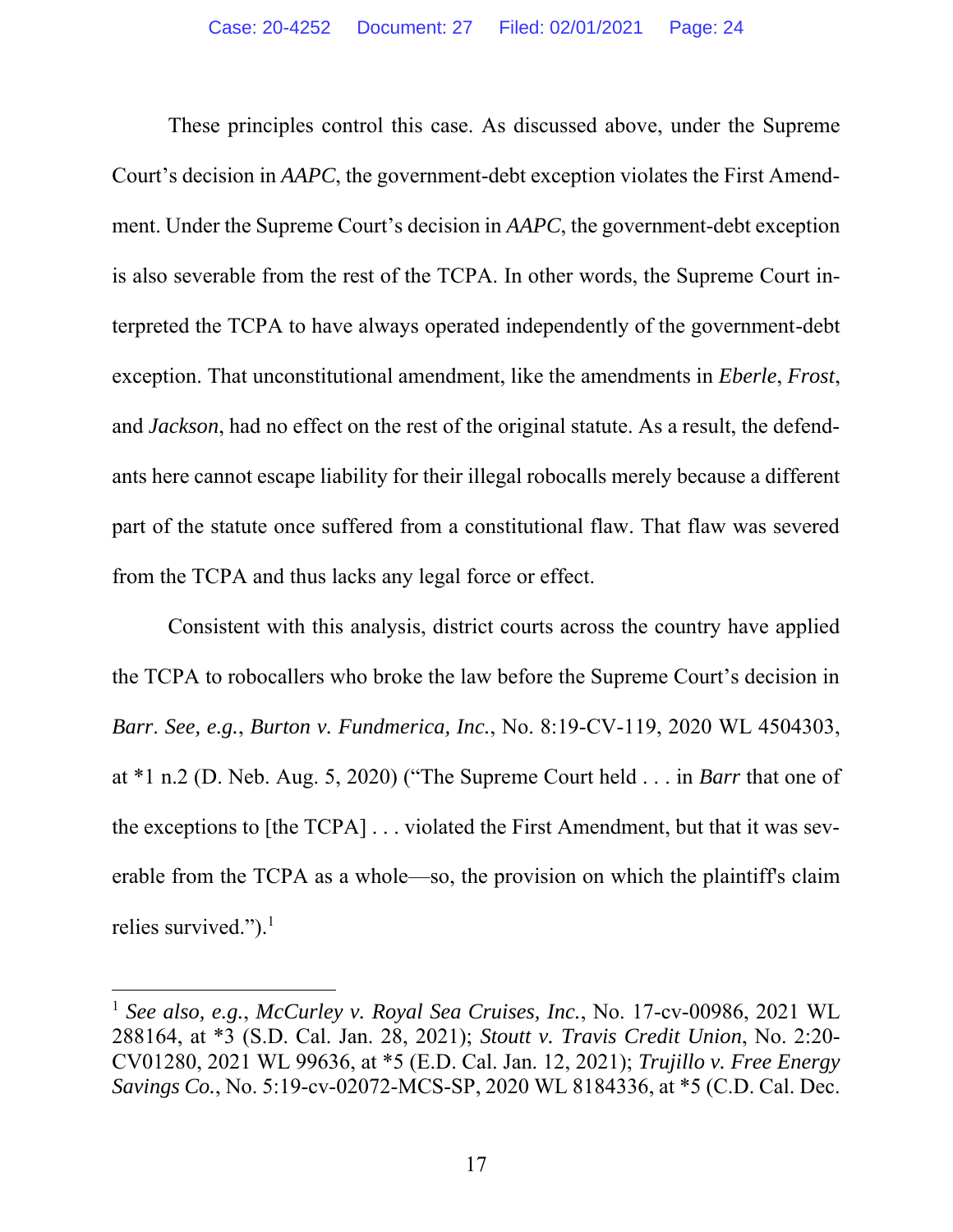In sum, under Supreme Court precedent, severance of the government-debt exception had no effect on the rest of the TCPA. The district court therefore erred when it held that the law cannot be enforced against defendants here.

#### <span id="page-24-1"></span>**C. The district court's contrary analysis is unpersuasive**

The district court in this case committed a fundamental error when, citing an out-of-circuit concurring opinion, it characterized severability as a "forward-looking judicial fix" that failed to un-taint the robocall ban during the life of the governmentdebt exception. *Lindenbaum v. Realgy, LLC*, No. 1:19-cv-2862, 2020 WL 6361915, at \*5 (N.D. Ohio Oct. 29, 2020) (quoting *Arthrex, Inc. v. Smith & Nephew, Inc.*, 953 F.3d 760, 767 (Fed. Cir. 2020) (O'Malley, J., concurring in the denial of rehearing en banc)).

<span id="page-24-5"></span>Courts, however, cannot "fix" statutes. Rather, "a legislative act contrary to the Constitution is not law." *Marbury v. Madison*, 5 U.S. (1 Cranch) 137, 177 (1803).

<span id="page-24-10"></span><span id="page-24-9"></span><span id="page-24-8"></span><span id="page-24-7"></span><span id="page-24-6"></span><span id="page-24-4"></span><span id="page-24-3"></span><span id="page-24-2"></span><span id="page-24-0"></span><sup>21, 2020);</sup> *Shen v. Tricolor California Auto Grp.*, LLC, No. CV 20-7419, 2020 WL 7705888, at \*5 (C.D. Cal. Dec. 17, 2020); *Abramson v. Federal Ins. Co.*, No. 8:19- CV-2523, 2020 WL 7318953, at \*2 (M.D. Fla. Dec. 11, 2020); *Buchanan v. Sullivan*, No. 8:20-CV-301, 2020 WL 6381563, at \*3 (D. Neb. Oct. 30, 2020); *Rogers v. Interstate Nat'l Dealer Servs. Inc.*, No. 1:20 CV 00554, 2020 WL 4582689, at \*1–5 (N.D. Ohio Aug. 10, 2020); *Schick v. Caliber Home Loans, Inc.*, No. 20-CV-00617- VC, 2020 WL 4013224, at \*1 (N.D. Cal. July 16, 2020); *Shields v. Dick*, No. 3:20- CV-00018, 2020 WL 5522991, at \*1 (S.D. Tex. July 9, 2020); *Rieker, v. National Car Cure, LLC*, No. 3:20-CV-5901, 2021 WL 210841 at \*1 (N.D. Fla. Jan. 5, 2021); *Schmidt v. AmerAssist A/R Sols. Inc.*, No. CV-20-00230, 2020 WL 6135181 at \*4 n. 2 (D. Ariz. Oct. 19, 2020); *Lacy v. Comcast Cable Commc'ns*, LLC, No. 3:19-CV-05007, 2020 WL 4698646 at \*1 (W.D. Wash. Aug. 13, 2020); *Komaiko v. Baker Techs., Inc.*, No. 19-CV-03795, 2020 WL 5104041 at \*2 (N.D. Cal. Aug. 11, 2020).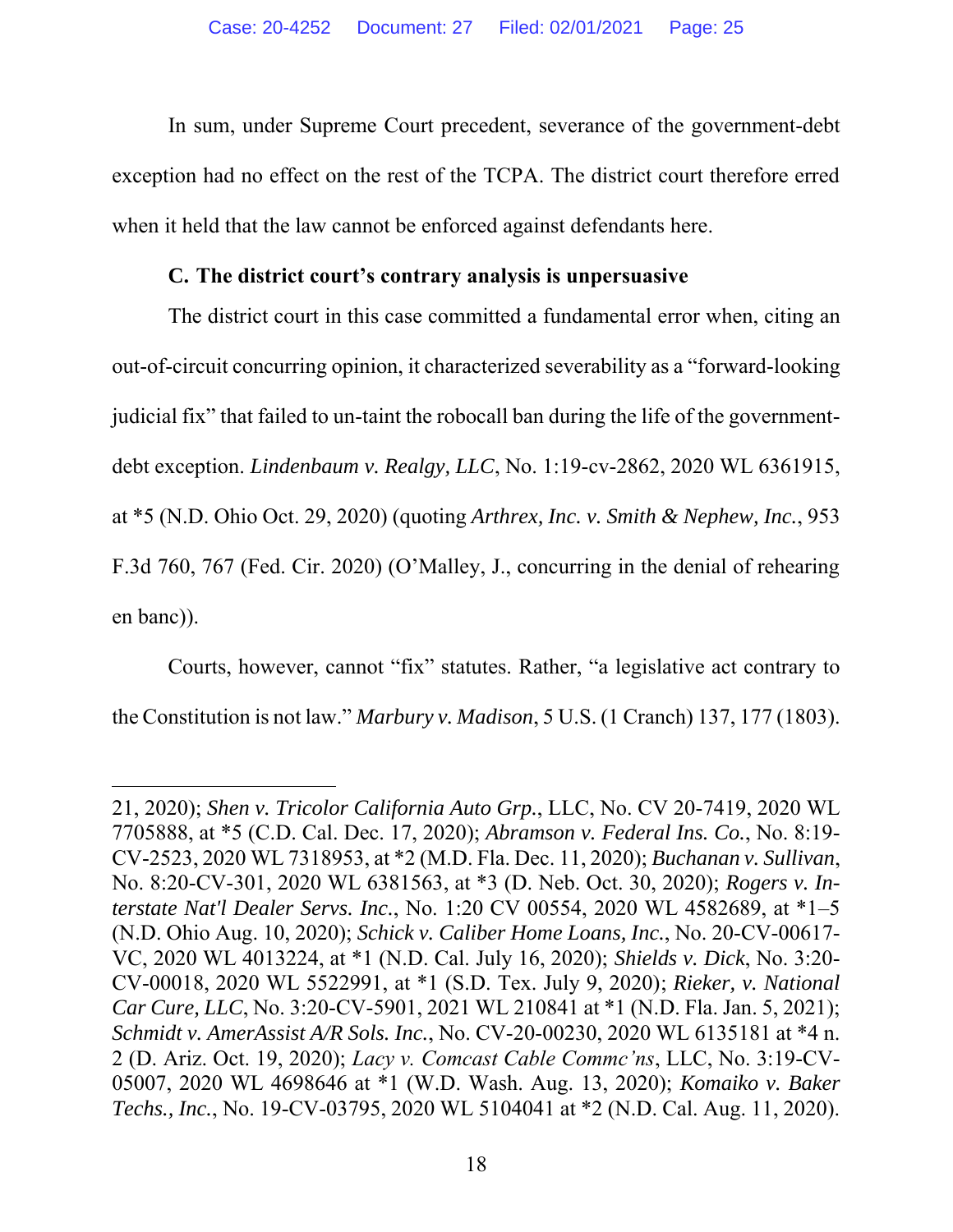<span id="page-25-2"></span><span id="page-25-1"></span>Accordingly, when a court severs an unconstitutional statutory provision, it does not "fix" the statute to cure the constitutional deficiency. Instead, "[i]n those applications, the statutory provision was *always* unconstitutional; it was always 'void, and . . . as no law.'" *Lester*, 921 F.3d at 1314 (quoting *Ex parte Siebold*, 100 U.S. 371, 376 (1879)). In other words, "[a] court that has found part of a statute unconstitutional . . . must decide what the statute means in light of its partial unconstitutionality, which is a question of interpretation." John Harrison, *Severability, Remedies, and Constitutional Adjudication,* 83 Geo. Wash. L. Rev. 56, 89 (2014). As a result, "[c]onstitutional invalidity of federal statutes . . . is produced by the Constitution itself, not by the order of a court." *Id.* at 87.

<span id="page-25-3"></span><span id="page-25-0"></span>This distinction matters here because it shows that severability is not, as the district court assumed, about what a statute should mean in the future. Like any issue of statutory interpretation, severability is about what a statute has always meant. *Lester*, 921 F.3d at 1314. And when a court holds that a statutory provision is unconstitutional yet severable, it is interpreting the remainder of the statute to have always operated unencumbered by the invalid statutory provision. Or as the Court in *Eberle* put it, a statute's validity cannot not "be impaired by the subsequent adoption of what were in form amendments, but, in legal effect, were mere nullities." 232 U.S. at 705.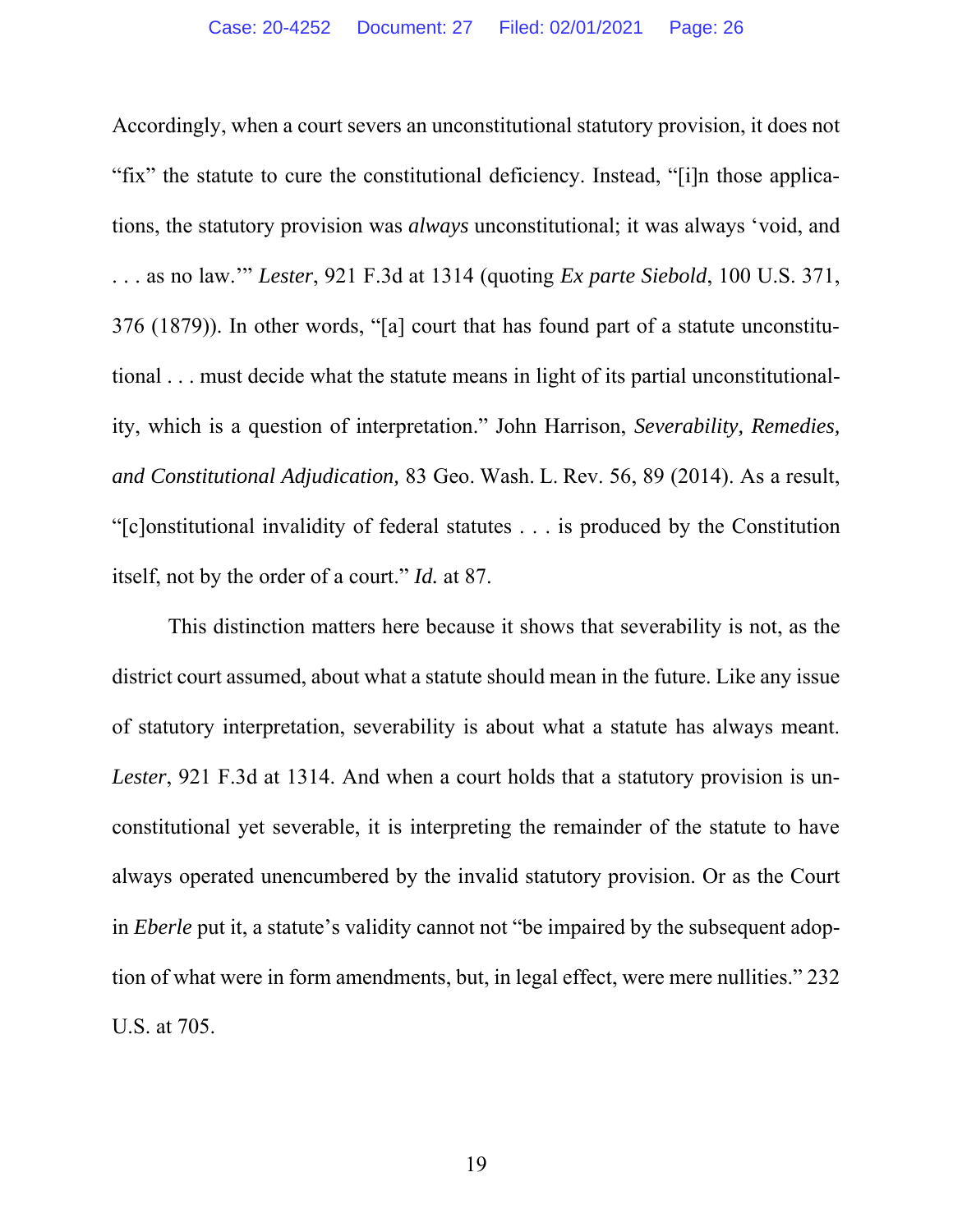<span id="page-26-0"></span>Applying these principles here means that the government-debt exception violated the First Amendment and was therefore "not law" from the minute it was enacted. *Marbury*, 5 U.S. (1 Cranch) at 177. When the Supreme Court held that the exception could be severed, it did not make a "forward-looking fix" to the statute, as the district court assumed. Instead, the Court interpreted the TCPA—a law first passed in 1991—as if the 2015 amendment had never existed. That is, the Court did not change the meaning of the TCPA going forward; it interpreted what the statute has always meant.

<span id="page-26-1"></span>The district court's reliance on *Seila Law LLC v. Consumer Fin. Prot. Bureau*, 140 S. Ct. 2183 (2020), is also misplaced. There, the Court invalidated the agency's leadership structure on separation-of-powers grounds but severed the removal protection. The district court here emphasized, however, that the Supreme Court also remanded that case for determination of whether the agency's official acts had been ratified by a properly accountable leader. The district court reasoned that the remand negated the severability ruling's retroactivity, on the theory that "[i]f severance applied retroactively, there would be no need for the past acts to be ratified." *Lindenbaum*, 2020 WL 6361915, at \*6 n.1. But this interpretation misconstrues the Supreme Court's decision. If severance did not apply retroactively, then the *entire* Dodd-Frank Act was unconstitutional until June 29, 2020—when the Court severed the unconstitutional removal provision. If that were so, then the agency's acts would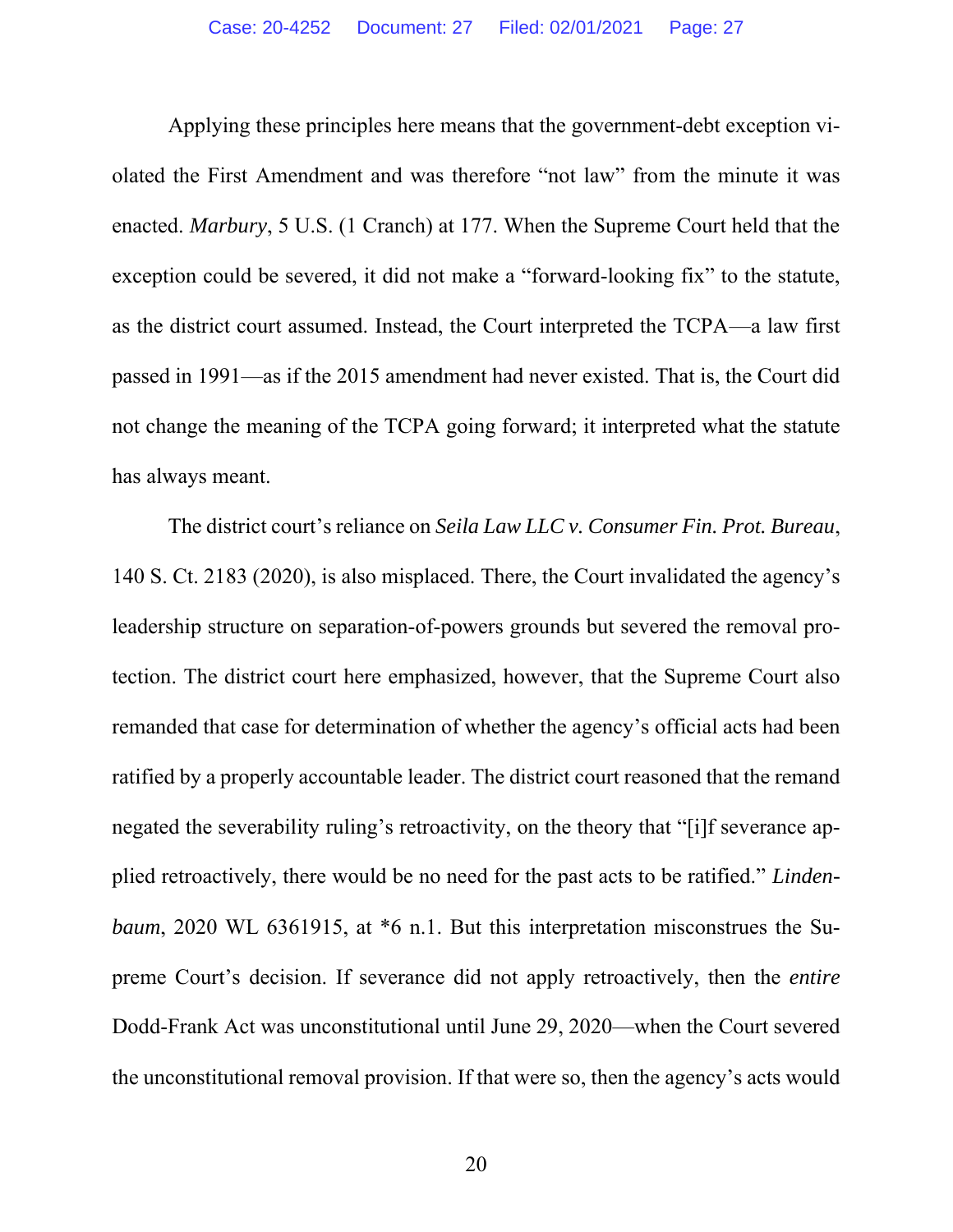have been invalid regardless of whether the new director chose to ratify those acts. Thus, the need for remand in *Seila Law* stemmed not from the conclusion that severance was not retroactive, but instead from the fact that the challenged agency action was taken by a director who had been unconstitutionally insulated from removal. In contrast, the illegal calls made by Realgy in this case were wholly unrelated to the unconstitutional government-debt exception.

Because the district court viewed severability as applying only prospectively, it erroneously held that the entire TCPA became invalid when Congress added a single unconstitutional provision. But as shown above, the Supreme Court has long held that severability applies retroactively as well. Correcting for this error shows that the constitutional parts of the TCPA have always applied with full force, even when it included the unconstitutional government-debt exception.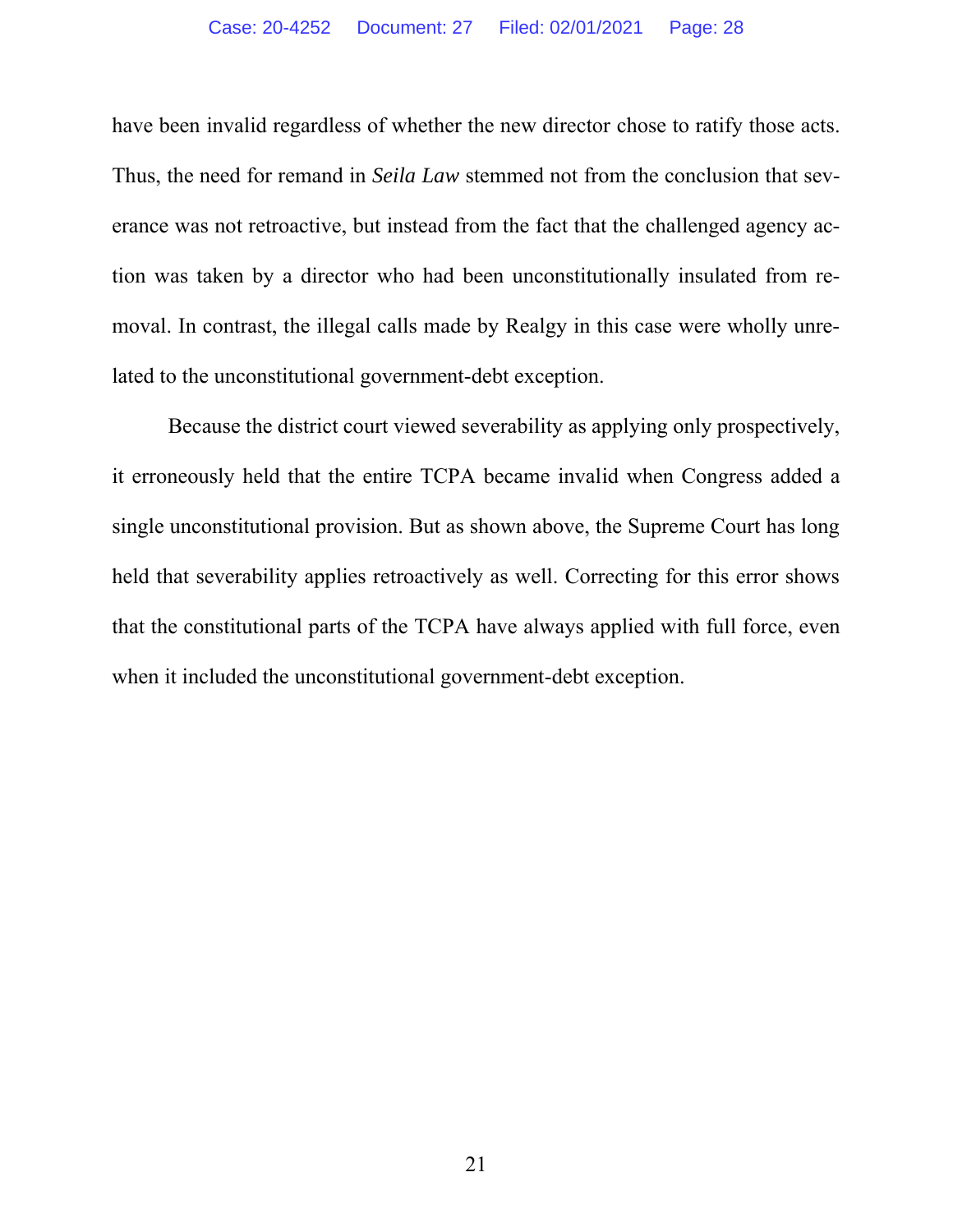### **CONCLUSION**

The Court should reverse the decision below.

Respectfully submitted,

*s/ Thomas M. Fisher*

JOSHUA H. STEIN Attorney General of North Carolina RYAN Y. PARK Solicitor General NICHOLAS S. BROD Assistant Solicitor General NORTH CAROLINA DEPARTMENT OF JUSTICE Post Office Box 629 Raleigh, NC 27602 (919) 716-6400 msawchak@ncdoj.gov

THEODORE E. ROKITA Attorney General of Indiana THOMAS M. FISHER\* Solicitor General KIAN J. HUDSON Deputy Solicitor General JULIA C. PAYNE Deputy Attorney General Office of the Attorney General 302 West Washington Street IGCS 5th Floor Indianapolis, Indiana 46204 (317) 232-6255

*\*Counsel of Record*

*Counsel for Amici States*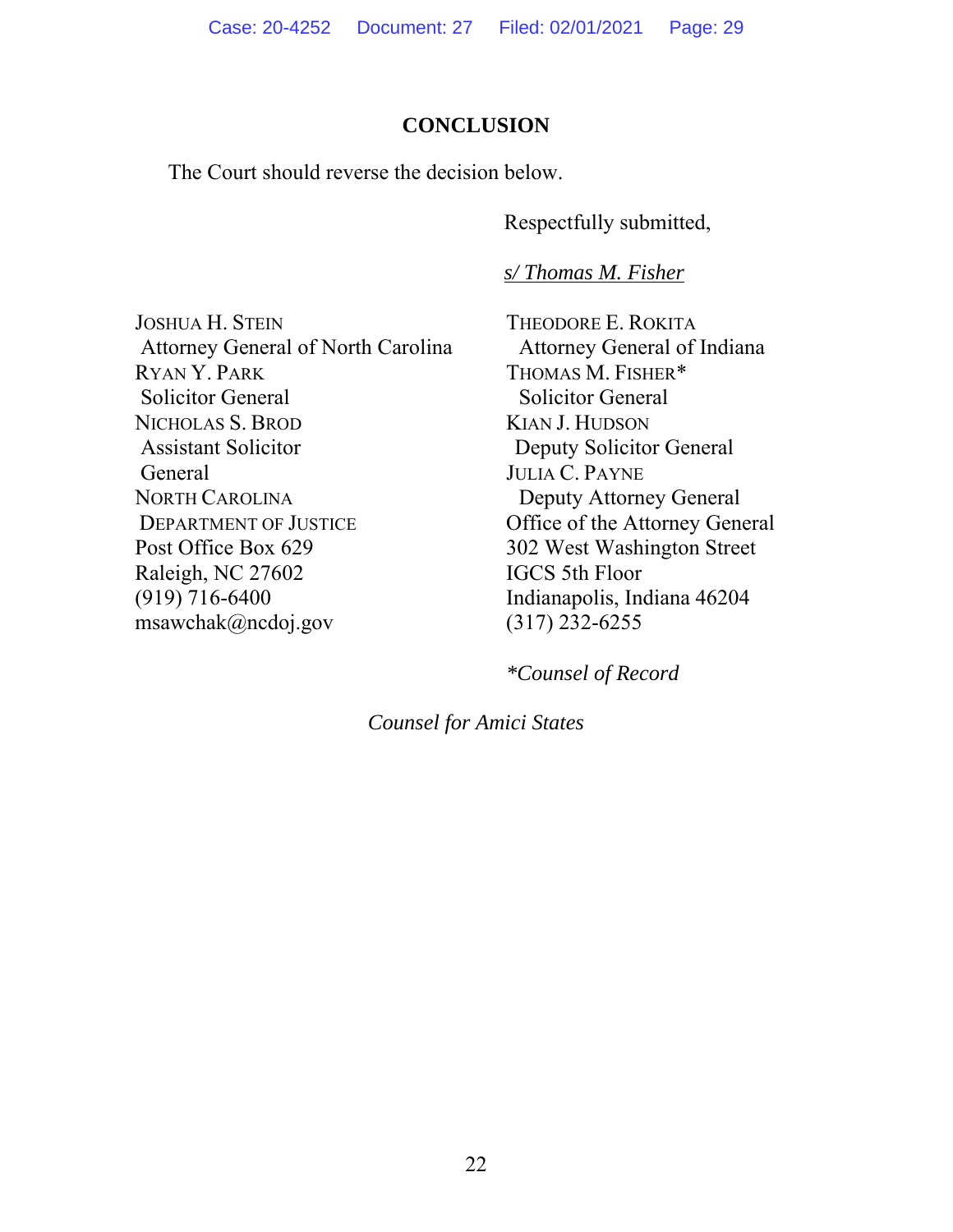### **ADDITIONAL COUNSEL**

CLYDE SNIFFEN, JR. Attorney General State of Alaska

MARK BRNOVICH Attorney General State of Arizona

LESLIE RUTLEDGE Attorney General State of Arkansas

XAVIER BECERRA Attorney General State of California

WILLIAM TONG Attorney General State of Connecticut

KATHLEEN JENNINGS Attorney General State of Delaware

KARL A. RACINE Attorney General District of Columbia

CLARE E. CONNORS Attorney General State of Hawaii

KWAME RAOUL Attorney General State of Illinois

TOM MILLER Attorney General State of Iowa

DEREK SCHMIDT Attorney General State of Kansas

AARON M. FREY Attorney General State of Maine

BRIAN E. FROSH Attorney General State of Maryland

MAURA HEALEY Attorney General Commonwealth of Massachusetts

DANA NESSEL Attorney General State of Michigan

KEITH ELLISON Attorney General State of Minnesota

DOUGLAS J. PETERSON Attorney General State of Nebraska

AARON D. FORD Attorney General State of Nevada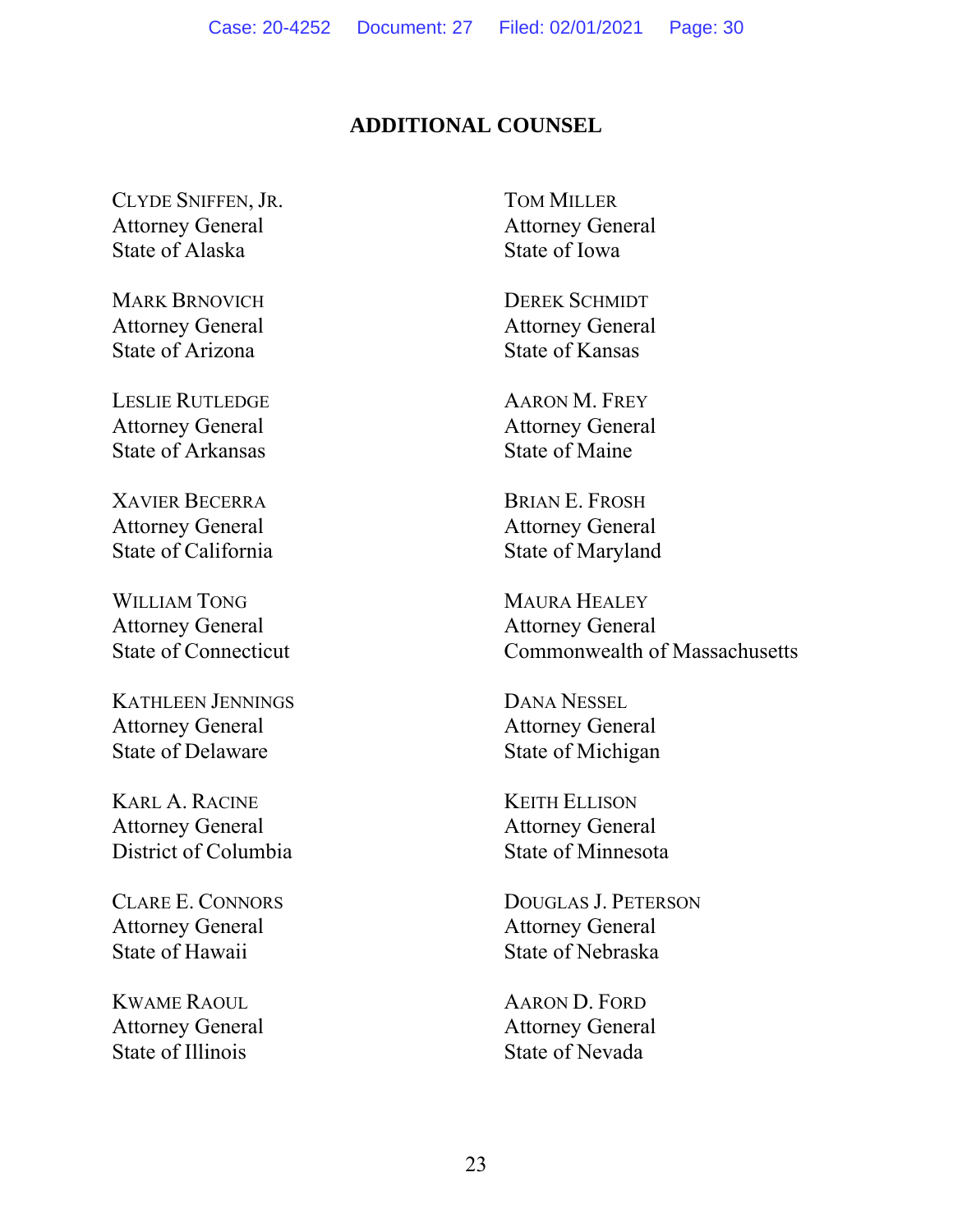GURBIR S. GREWAL Attorney General State of New Jersey

HECTOR BALDERAS Attorney General State of New Mexico

LETITIA A. JAMES Attorney General State of New York

WAYNE STENEHJEM Attorney General State of North Dakota

DAVE YOST Attorney General State of Ohio

MIKE HUNTER Attorney General State of Oklahoma

ELLEN F. ROSENBLUM Attorney General State of Oregon

JOSH SHAPIRO Attorney General Commonwealth of Pennsylvania PETER F. NERONHA Attorney General State of Rhode Island

JASON R. RAVNSBORG Attorney General State of South Dakota

HERBERT H. SLATERY III Attorney General State of Tennessee

SEAN REYES Attorney General State of Utah

THOMAS J. DONOVAN, JR. Attorney General State of Vermont

MARK R. HERRING Attorney General Commonwealth of Virginia

ROBERT W. FERGUSON Attorney General State of Washington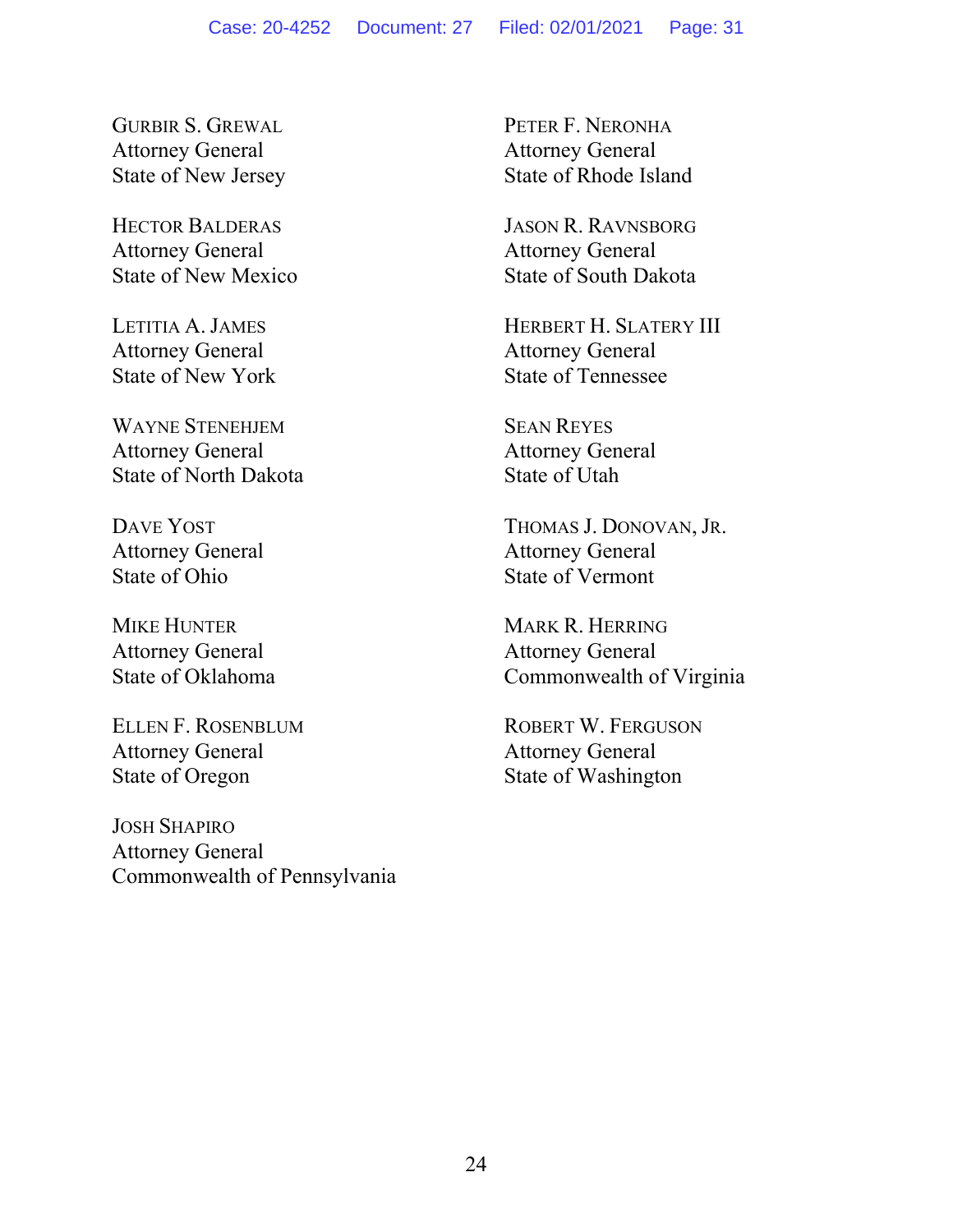### **CERTIFICATE OF WORD COUNT**

I verify that this brief, including footnotes and issues presented, but excluding certificates, contains 4,890 words according to the word-count function of Microsoft Word, the word-processing program used to prepare this brief.

By: *s/ Thomas M. Fisher*

Thomas M. Fisher Solicitor General